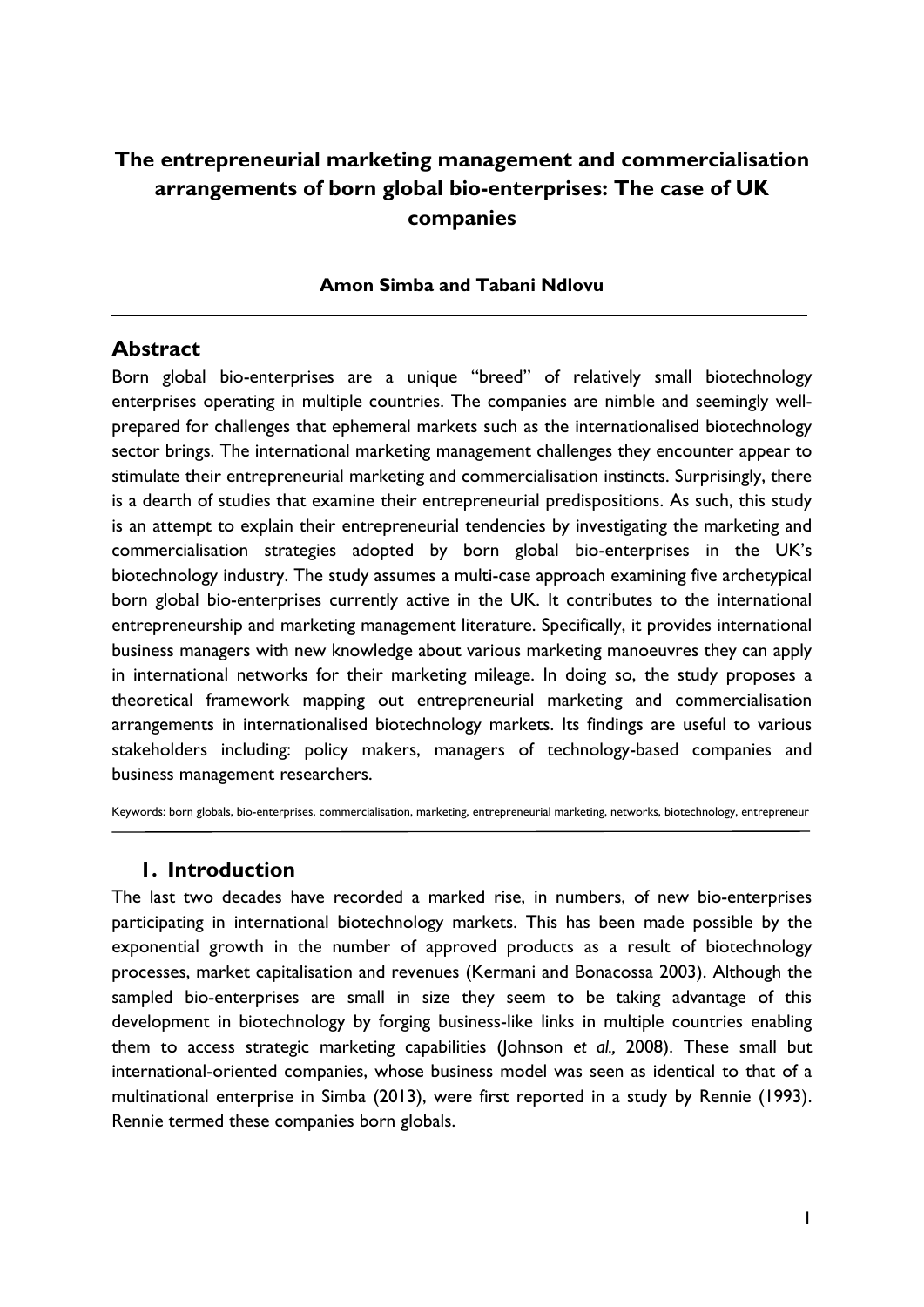In his study, Rennie (1993) also described these born globals as relatively small and young companies which began exporting, on average, two years following their inception and three quarters of their sales were generated from exports in their  $3<sup>rd</sup>$  year of operation. Their smallness or newness in international markets were identified as barriers that somewhat confine their ability to carry out marketing and commercialisation activities (Aldrich and Auster, 1986; Baum *et al.,* 2000). Hallback and Gabrielsson (2013) explained that this forced them to implement entrepreneurial marketing methods in targeted international markets. Based on this rationale, it would be especially interesting to explore the marketing and commercialisation arrangements of born global bio-enterprises in a constantly evolving international life science market. Extant literature suggests that international-oriented companies should carefully manage, organise, and control their outward and inwardoriented activities if they are to succeed (Freeman *et al.,* 2013). Zahra *et al.* (2000) and Roudini *et al.* (2012) collectively agreed that in transient markets, the ability to acquire product-related knowledge, customer requirements and the strategic positioning of a company can be important determinants of prosperity. Chetty and Wilson (2003) go as far as suggesting that developing productive networks in international markets assist SMEs and new firms to overcome early resource constraints (Teece *et al.* 1997) resulting from liabilities of smallness or newness (Aldrich and Auster, 1986). In that sense, it can be expected that the marketing and commercialisation methods adopted by born global bioenterprises positively or negatively impact their success in international markets. As such, the key questions to be addressed in this research are as follows:

- (1) Which specific marketing and commercialisation arrangements do born global bioenterprises adopt with a view to achieve economic prosperity in international complex biotechnology markets?
- (2) How do born global bio-enterprises mitigate their smallness, newness and resource deficiencies in sophisticated international markets for successful marketing and commercialisation?

The research questions outlined above are answered in this study by examining multiple cases of British born global bio-enterprises selected from the UK's East Midlands region. The sample cases consist of two university and three technology-based spin-off firms. Nordman and Melén (2008) explained that university spin-offs are established by academic researchers who develop an innovative product from their work in a lab while Dahlstrand (1997) maintained that technology-based spin-off firms' initial service idea originate from the previous employment of the founders. Notwithstanding their origins, this study defines the selected companies as born globals consistent with the views of Oviatt and McDougall (2005a) who expressed that university and technology-based spin-offs often become born globals. The sampled new and young bio-enterprises became born globals because of the market conditions in the UK's East Midlands region. The region has a high concentration of biotechnology firms (Smith and Ehret*.* 2013) described in Brassington and Pettitt (2006) as a saturated market. Additionally, the internationalised configuration of the life science sector itself propels new entrants to seek international market opportunities elsewhere.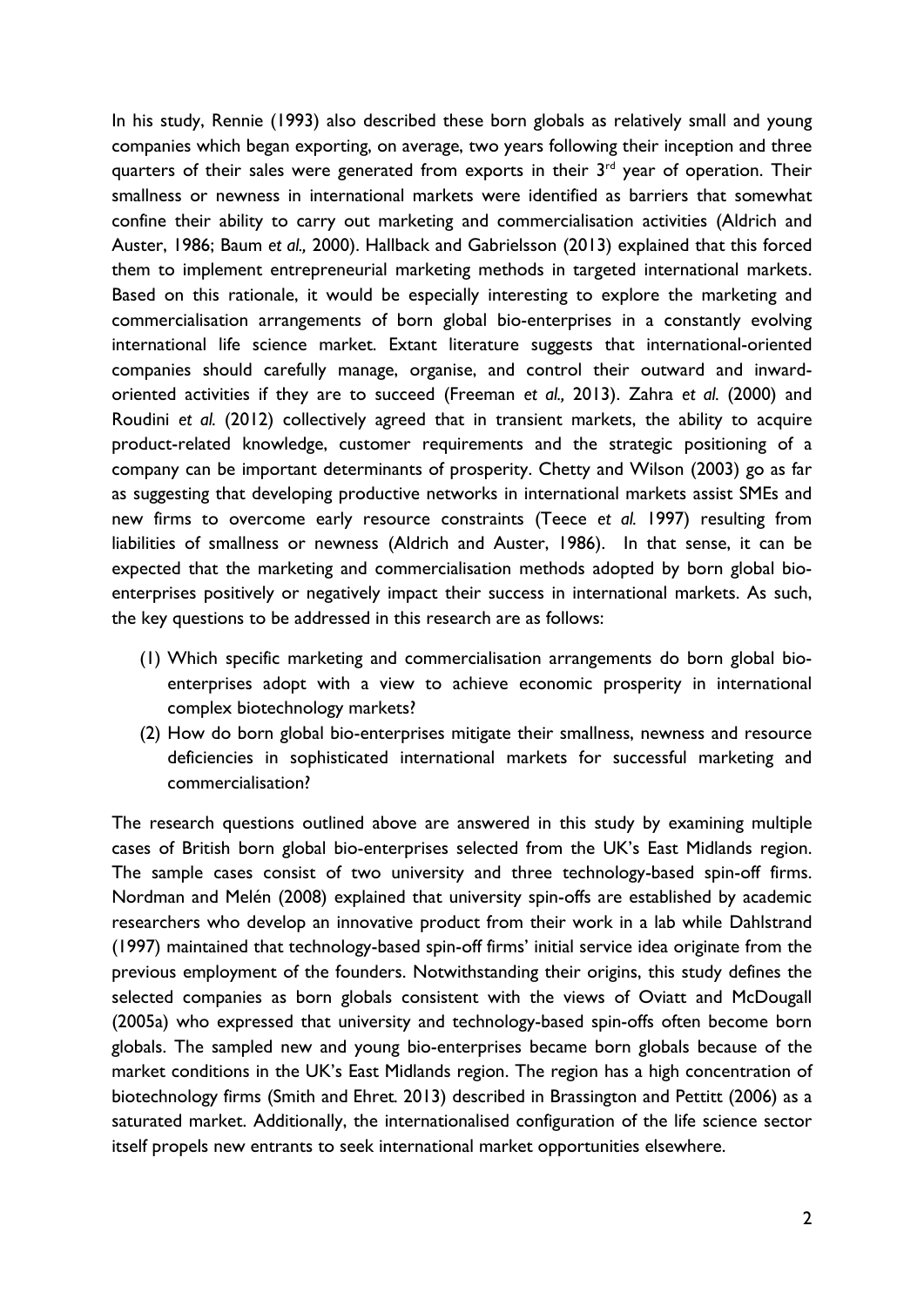Kocak and Abimbola (2009) pointed to the speed and the rate at which the technologybased industries emerge, transform and evolve as another push factor. As such, a look into the marketing and commercialisation strategies and tactics of born global bio-enterprises will exact our understanding of the intricacies of their international marketing management arrangements in such chaotic and unstructured global life science markets.

### **2. Literature review**

Entrepreneurial born global companies have multiplied their presence beyond their proximity in search of strategic marketing and commercialisation capabilities. The companies have engaged in communities of economic co-operation and co-ordination with a view to market and commercialise their services with sufficient intensity. Tolstoy and Agndal (2010) explained that collaborative and partnership networks have become a key strategic manoeuvre that businesses use to broaden their scope and direction by exploiting the capabilities they offer. In Knight and Cavusgil (2004) the convergence of international markets was singled out as the push factor contributing to the establishment of integrated exchange systems allowing firms, regardless of their age, experience, and resource base to actively participate in the international marketplace. Noticeably, born global firms are increasingly embracing a co-creation approach enabling them to bridge their knowledge gaps. According to Lewin *et al.* (2009) this has permitted them to be efficient and to perform better because they are able to tap into global talents and resources. Existing research is littered with examples of entrepreneurial biotechnology companies which have utilised international marketing management strategies to broaden their presence in international markets (see for example Liebeskind *et al.,* 1996; Gurău, 2002; Konde, 2008; Lindstrand *et al.,* 2011; Simba, 2013). Their studies positively identify pro-activeness, flexibility and the collaborative propensities of biotechnology firms as the main characteristics that have enabled them to adapt their business models to withstand rapidly changing market conditions.

Similar views are articulated in Tahvanainen and Steinert (2013); Mariussen and Ndlovu (2012); Carayannis (2009); Ghoshal and Nahapiet (1998) who all observed that by adapting innovative business models, entrepreneurial companies will be well-positioned to take advantage of, or to exploit social capital embedded in their networks. Zucker *et al.* (1998), Gartler and Levitte (2005) collectively acknowledged that entrepreneurial companies benefit from international collaborative networks. Keegan (2014) maintains that born global companies are beneficiaries of integrated international marketing channels. Consistent with this, Gabrielsson *et al.* (2008) explained that born-global firms rely on an intricate combination of collaborative networking, knowledge and outsourced expertise to boost their international business prowess. Indeed, modern day born-global firms are dynamic; they constantly re-invent themselves to mimic the ever-changing international business environment that they operate in (Freeman *et al.,* 2013).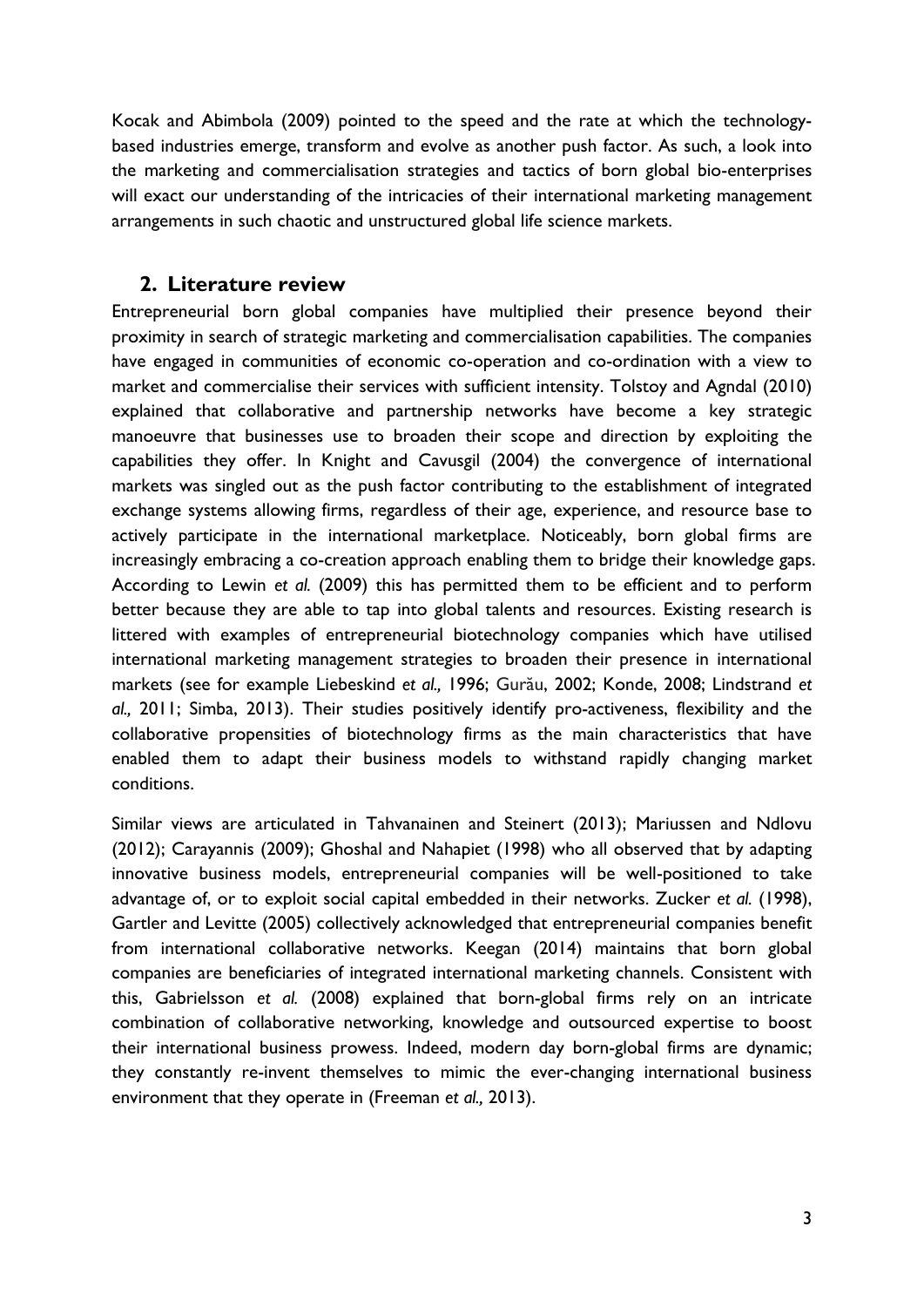The literature (see for example Freeman *et al.,* 2013; Simba, 2013; Kuivalainen *et al.,* 2012; Knight and Cavusgil, 2004; Powell, *et al.,* 1996; Oviatt and McDougall, 1994) universally acknowledged that by tapping into established networks and business-like relationships, born global firms have an opportunity to leapfrog beyond their limitations and access cutting edge resources and market opportunities internationally. Synthesising the debate on born globals, it appears that these entrepreneurial companies adopt sophisticated marketing and commercialisation strategies which have thus far, been difficult to contain in simple traditional marketing models. Therefore, the complexities of the approaches they have adopted especially in the biotechnology industry have necessitated the need to develop a more nuanced marketing model to adequately explain this new phenomenon.

### *2.1 The operationalisation of the born global concept*

The literature is littered with different definitions of what born globals are. For example, Oviatt and McDougall (1994) define them as international new ventures (INVs) that seek to derive competitive advantage from the use of resources and the sale of outputs in multiple countries. Other scholars (see Knight and Cavusgil, 1996; Jones, 1999) use a variety of measures for defining these international new ventures such as: the vision and strategy to become global, time of internationalisation and overseas sales volumes. Scholarship on international entrepreneurship appears to use the term born global interchangeably to describe the born global companies and/or INVs. Madsen (2013) explained that there is however, some acknowledgement among different scholars on the theoretical delineation of the different views on the born global/INVs concepts, but the differences arise when it comes to their operationalisation. These potential differences have been somewhat addressed by scholars. While others have agreed that this has been the case others maintained that born globals and INVs do exhibit different characteristics (Crick, 2009). In Crick (2009) born globals are conceptualised as companies that have a global foci achieving a 10% turnover in each of the triad's three regions (i.e. USA, Japan and EU) whereas INVs were viewed as having an international objective to achieve 30% in their first three years of trading. Considering the different labels used to define born globals a distinguishing feature in all their delineations is that, they adopt a global strategy evidenced by their structural dimension which encompasses various actors in multiple countries (Oviatt and McDougall, 1994). Equally important to this discourse Oviatt and McDougall (2005a) suggested that there is evidence which points to the fact that high-tech companies often become born globals. Notwithstanding this observation, there is still no universal agreement to a single definition of born-globals. In all the confusion and misconceptions regarding their conceptualisation, this study adopts a commonly applied (Gurau, 2010) definition of born globals which draws attention to the fact that at least 25% sales of a typical born global company should come from outside its home market in the first three years of inception (see for example Freeman *et al.,* 2013; Gabrielsson and Kirpalani, 2012; Oviatt, and McDougall, 2005b; Knight and Cavusgil, 1996). Perhaps the last word on this debate can be left to Ferreira *et al.* (2010). Ferreira and others explained that irrespective of the label used to define born global companies they have to exhibit a clear trend indicating the commercialising of products or services on a global scale.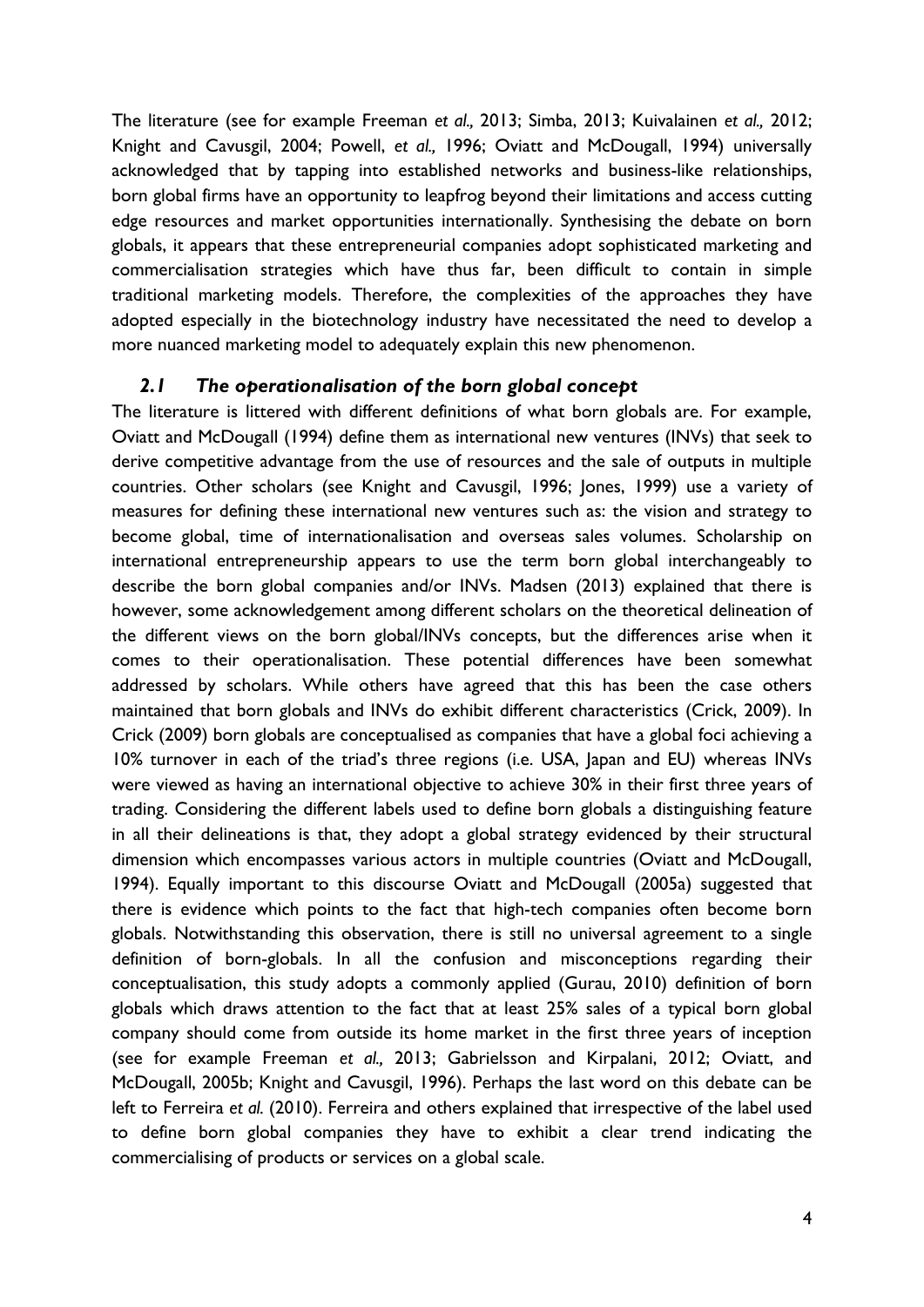#### *2.2 Entrepreneurial marketing and bio-enterprises*

Since the 1980s, the concept of entrepreneurial marketing has become a topical issue in relation to the way entrepreneurial companies design their marketing strategies. Entrepreneurial marketing is a term used in Al-Manasra *et al.* (2013) to describe the marketing processes adopted by firms which pursue opportunities in chaotic and unstructured market conditions such as those offered by the life science sector. An interesting perspective to entrepreneurial marketing is discussed in Hallback and Gabrielsson (2013) who argued that innovative marketing strategies which involve interfunctional co-ordination significantly add value to entrepreneurial firms in turbulent market conditions. Related to this view, Al-Manasra *et al.* (2013) maintained that anticipating change is the core activity of an entrepreneur as it enables him/her to take advantage of his/her networks with minimum financial resources and restrictions on the time to engage in market research. Morris *et al.* (2002, p.8) cogently argued that "the proactive identification and exploitation of opportunities for acquiring and retaining profitable customers through innovative approaches to risk management, resource leveraging value creation" are central to entrepreneurial companies. Consistent with this, Mort *et al.* (2012) pinpointed four key strategies underpinning entrepreneurial marketing comprising: opportunity creation, customer intimacy-based innovative products, resource enhancement and legitimacy. According to Gabrielsson (2005) international new ventures use brand partnerships with a view to create marketing synergy.

It is however essential that when discussing the entrepreneurial predispositions of born global companies an understanding of the concept of international entrepreneurship is also developed. McDougall and Oviatt (2000) described international entrepreneurship in a border sense as a "combination of innovative, proactive and risk taking behaviour that crosses or is compared across national borders and it is intended to create value in the business" (p.903). Furthermore, Oviatt and McDougall (2005a) conceptualised international entrepreneurship as "the discovery, enactment, evaluation, and exploitation of opportunities across national borders to create future goods and services" (p.540). An important point arising in Oviatt and McDougall (2005b) description of international entrepreneurship relevant to this study is that of studying the actions of organisations that take advantage of international trade and the impact of their engagements. In other words this research is a study of international entrepreneurship. Related to this, there is evidence in the extant literature indicating that much effort has been directed towards studying international entrepreneurship by various scholars. Indeed, this demonstrates the theoretical link between entrepreneurship and international business (see for example Hisrich *et al,* 1996; McDougall and Oviatt 2000; Dana, 2004; Wright and Ricks, 1994). Quite clearly, international entrepreneurship research has mirrored research on strategy and at the same time combining international business and entrepreneurship to explain complex organisational manoeuvres in international markets (Zahra and George, 2002). Based on this, our attention was drawn attention towards exploring the international entrepreneurial strategic approach of a specific category of high technology-based enterprises – bioenterprises identified as born globals for the purpose of this study.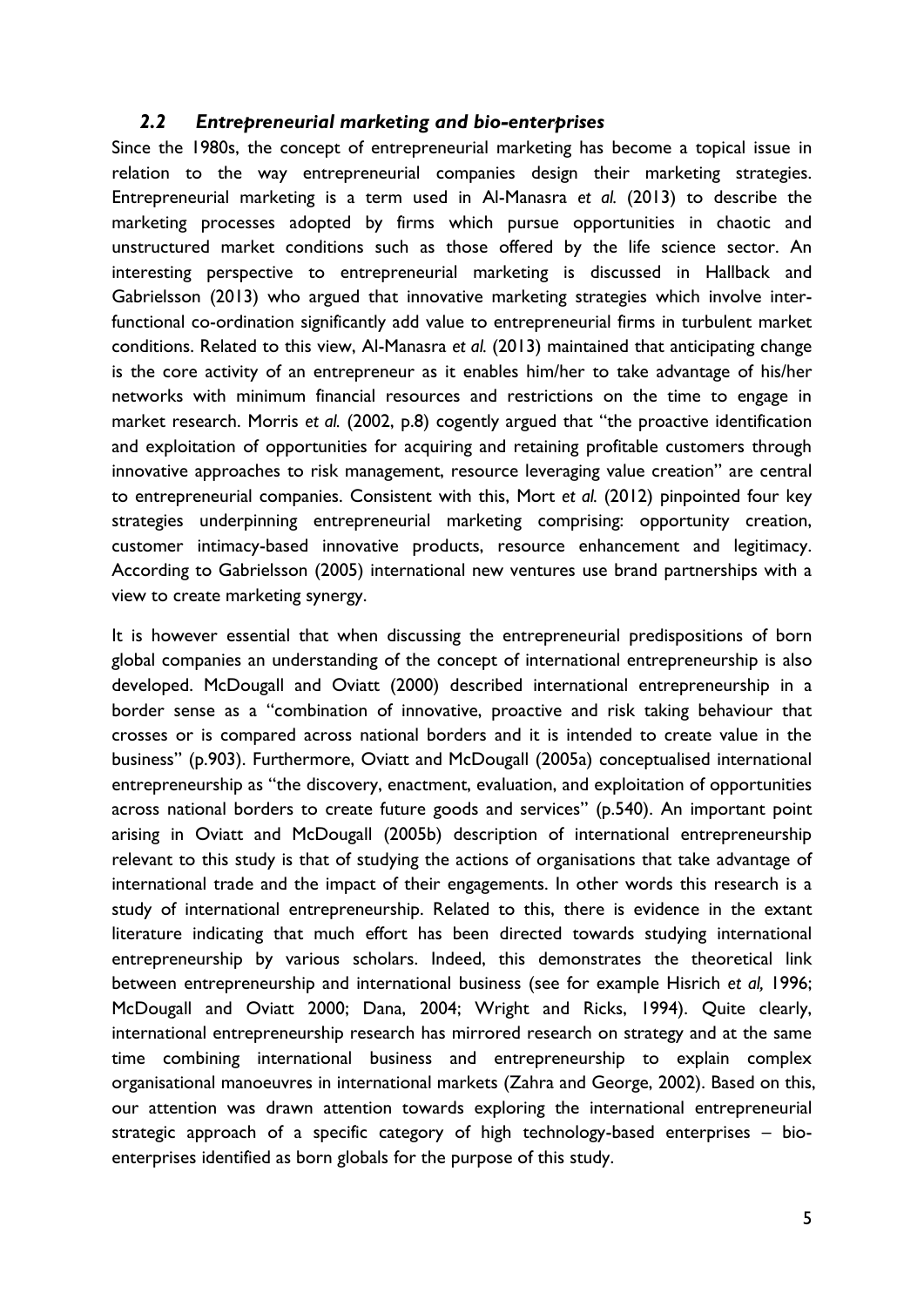#### *2.3 The commercialisation strategies of bio-enterprises*

The life science industry has witnessed a marked rise of financial investments in technological entrepreneurship (Schilling, 2010). This has partially contributed to the proliferation of small, nascent firms developing inventions and technology with considerable commercial application (Gans and Stern, 2003). Research has shown that commercialisation is at the centre of strategy formulation and the success of research-intensive companies (Kascha and Dowling, 2008; Rothaermel and Deeds, 2004). Gans and Stern (2003, p.335) explained that "for many technology entrepreneurs, the commercialisation stage is the first opportunity to truly define a firm's strategy and positioning". Teece (1986) explored the determinants of a commercialisation strategy. He pointed out that firms need to develop complementary assets such as product development, production and marketing for successful commercialisation. Furthermore, Teece (1986) proposed a framework for developing complementary assets that assist in successful commercialisation. The model illustrates that firms can choose to develop their assets in-house or to co-operate with other companies with a view to access complementary skills. In science-intensive sectors such as the biotechnology industry co-operation occurs in different ways; ranging from arm's length market transactions to equity-based co-operation (Shan, 1990), and via outsourcing arrangements (Roudini *et al.,* 2012; Teece, 1986). In Kasch and Dowling (2008, p.1766) co-operation is regarded as, "an intermediate form of integration and market transactions". The biotechnology industry is characterised by extensive co-operation between diverse agents that include established pharmaceutical companies, investors and government agencies (Rafols *et al.,* 2012). It therefore, follows that to commercialise a new drug, a young biotechnology firm would require complementary assets such as specialised labs for production, as well as marketing expertise (Kasch and Dowling, 2008). From that perspective, this study aims to investigate how born global bio-enterprises mitigate their newness and resource deficiencies in sophisticated international markets for successful marketing and commercialisation thereby contributing to the concepts of international marketing management.

#### **2.4 An overview of existing theories**

Existing studies treat commercialisation (Conceicao *et al.* 2012; Kasch and Dowling, 2008) and entrepreneurial marketing concepts (Al- Manasra *et al.,* 2013; Eriksson and Rajamäki, 2010; Huck and Rennhak, 2013; Hallback and Gabrielsson, 2013; Gans and Stern, 2003) separately. This does not reflect the specific entrepreneurial marketing management and commercialisation arrangements of born global bio-enterprises. From that point of view, this study combines the two operational strategies mentioned above with empirical evidence. The duality informs the development a theoretical model (presented on p.19) which adequately explains the activities of born global bio-enterprises exhibiting a clear trend of entrepreneurial marketing management and commercialisation of products or services on a global scale.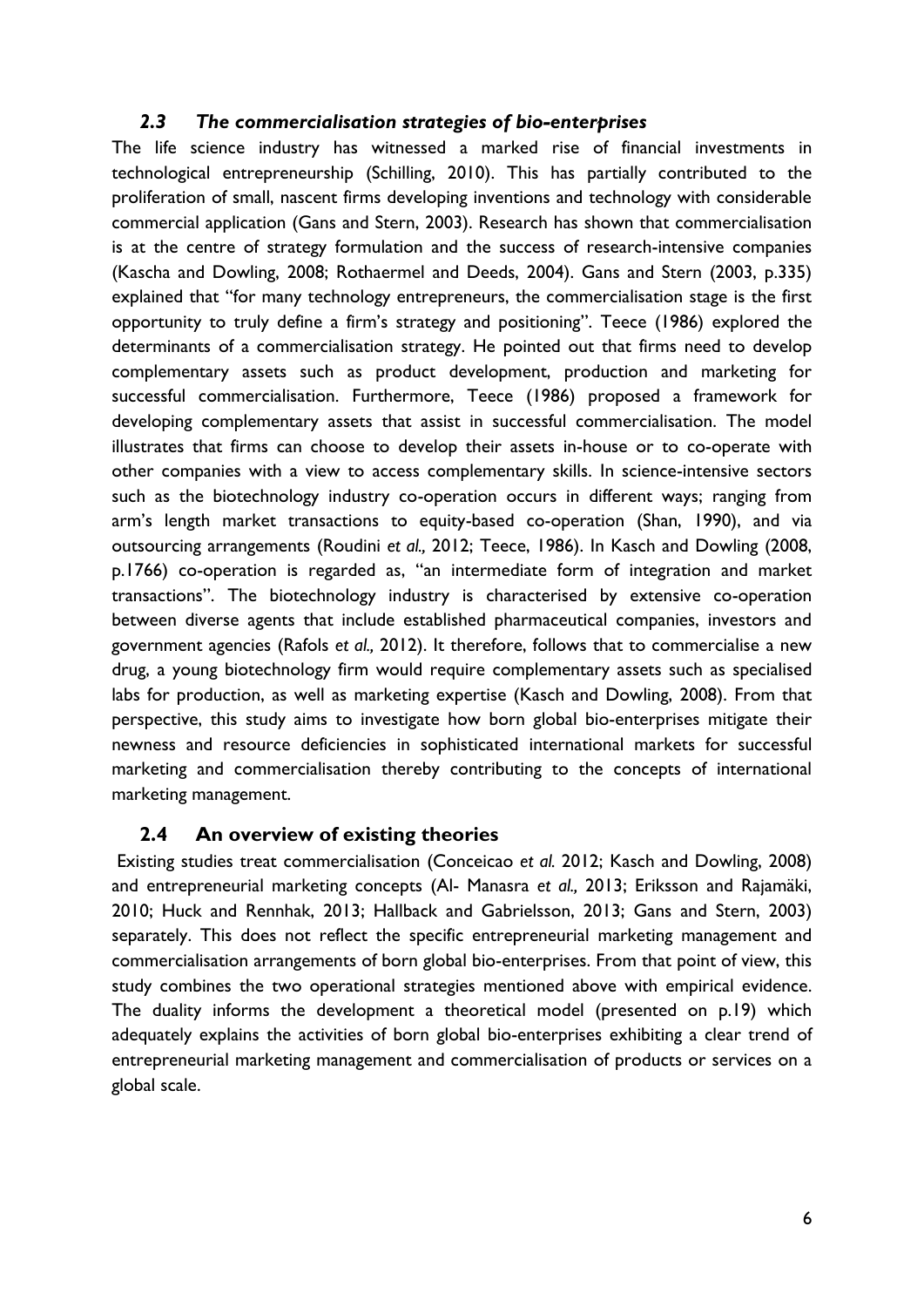## **3. Research Methodology**

#### **3.1** *Methodological approach and case selection*

The main purpose of this research study is to propose new theory concerning the marketing and commercialisation arrangements of born global bio-enterprises. As such, the authors of this article deemed the qualitative multi-case strategy to be an appropriate methodological approach. Context was considered to be vital because it helps to understand their specific marketing and commercialisation arrangements. Therefore, to strengthen the development of theory and propositions the study utilised multiple cases (Yin, 2003; Gerring, 2005). Furthermore, a co-ordinated research approach of induction and deduction described as abduction in Saunders *et al.* (2012) was adopted enabling the study to benefit from the use of existing theory and to critically examine empirical evidence. The duality allowed the study to develop an in-depth understanding of the entrepreneurial abilities of bio-enterprises and to establish casual explanations (Miles and Huberman, 1994) between their entrepreneurial predispositions and marketing arrangements in their communities of economic co-operation and co-ordination (networks). The criteria for selecting cases was purposeful and it was based on theoretical sampling (Patton, 1990). The cases were chosen on the basis that similar results were predicted to be produced within each case – a process termed *literal replication* in Yin (2009).

After establishing a sample selection strategy, BioCity Nottingham (BCN), Enterprise Europe Network (EEN), Pera Innovation Network (PIN), Loughborough Innovation Centre (LIC) and Medilink databases were used to identify suitable biotechnology companies. Appropriate cases were classified using the following criteria: (1) an enterprise had to conform to a commonly used definition of born globals which accentuates that at least 25% of their sales had to come from outside their home market in the first three years of their inception (see for example Gabrielsson and Kirpalani, 2012; Oviatt, and McDougall, 2005b; Knight and Cavusgil, 1996). (2) The enterprises were also expected to use the East Midlands region as their home market. The logic underpinning this classification was that the region has a high concentration of University and technology-based spin-offs. The study considered research activities at BCN, LIC, Nottingham Trent University, University of Nottingham, the University of Leicester, Loughborough University and AstraZeneca's re-organisation as the key factors contributing to the formation of small biotechnology companies in significantly large numbers. This was presumed to have led to market saturation, forcing the biotechnology companies under investigation to consider international markets. (3) The firms had to use scientific knowledge for new drug discovery services and technical knowhow to assist their clients to develop new clinical processes. (4) The companies had to be involved in communities of co-operation and co-ordination both domestically and overseas. (5) Well-established biotechnology companies were excluded from the sample because of their tendency to develop less flexible structures. The criteria set above for selecting companies led the study to five born global bio-enterprises (see an overview of the companies in Table 1 on p.8).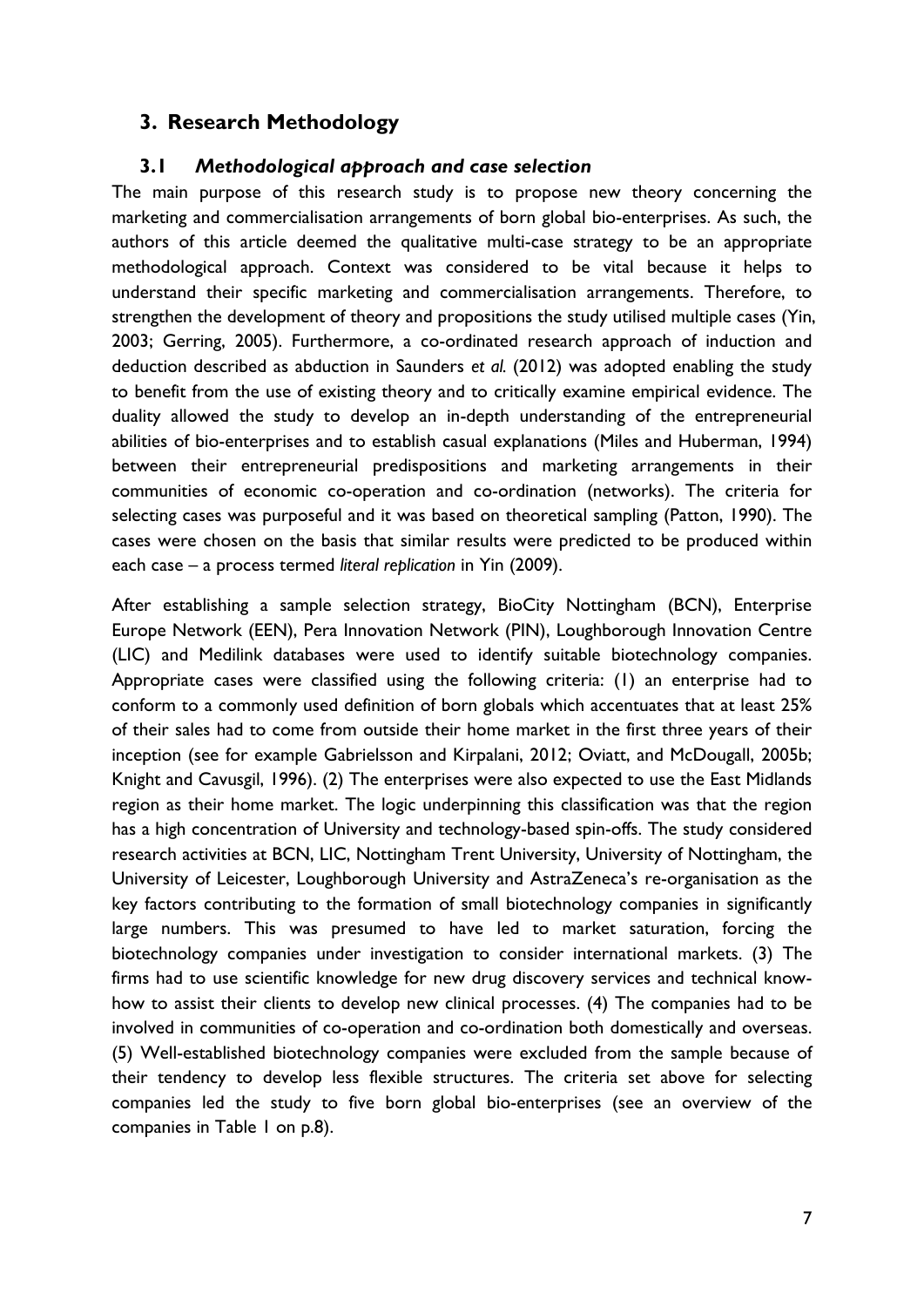|                                   | Company A                                        | Company B                                                     | Company C                                                                                  | Company D                                                  | <b>Company E</b>                                              |
|-----------------------------------|--------------------------------------------------|---------------------------------------------------------------|--------------------------------------------------------------------------------------------|------------------------------------------------------------|---------------------------------------------------------------|
| Year of registration              | 2002                                             | 2011                                                          | 2004                                                                                       | 2010                                                       | 2003                                                          |
| Location                          | <b>BCN</b> East<br>Midlands                      | <b>BCN East</b><br>Midlands                                   | <b>BCN East Midlands</b>                                                                   | <b>LIC East Midlands</b>                                   | <b>BCN</b> East<br>Midlands                                   |
| <b>Trade description</b>          | Manufacture of<br>pharmaceutical<br>preparations | Research and<br>experiment<br>development on<br>biotechnology | Integrated drug<br>discovery services to the<br>pharmaceutical and<br>biotechnology market | Scientific and<br>technical activities<br>in biotechnology | Research and<br>experiment<br>development on<br>biotechnology |
| Company size (2013)               | Micro/small                                      | Micro/small                                                   | Small                                                                                      | Micro/small                                                | Micro/small                                                   |
| <b>No of Employees</b>            | 13                                               | 9                                                             | 69                                                                                         | 6                                                          | 6                                                             |
| <b>Total turnover</b>             | £618,315                                         | £124,962                                                      | £6,951,533                                                                                 | £300,681                                                   | £163,616                                                      |
| Overseas sales in year<br>3(2013) | £381,348                                         | £86,642                                                       | £2,244,018                                                                                 | £165,884                                                   | £61,742                                                       |
| % Overseas sales                  | 61%                                              | 69%                                                           | 32%                                                                                        | 55%                                                        | 37%                                                           |
| Overseas partnerships             | 4 in the USA<br>and Europe                       | 6 in the USA,<br>Canada, India and<br>China                   | 3 in North America and<br>Europe                                                           | 2 in America and<br>Europe                                 | 2 in China and<br>the USA                                     |

Table 1: An overview of sampled born global bio-enterprises

### **3.2 Data collection and analysis**

In order to improve the quality of the conceptualisation or operationalisation (construct validity) of the main theories the study utilised a range of sources of evidence and methods of analysis. Specifically, primary data was collected from key informants in each company who included: CEOs, business development officers (BDO) and senior scientists. To corroborate the accounts given by the participants, 30 face-to-face interviews were carried out lasting between 105 to 150 minutes with an average duration of 115 minutes. In each case, 4-6 interviews were carried out to increase the reliability of the data to be collected for analysis (Eisenhardt, 1989; Huberman and Miles, 1994). To ensure consistency and validity of collected data the same semi-structured questions were used to guide all the interviews. The interviews were audio-recorded and subsequently transcribed. Additionally, secondary data materials were accessed using company databases, Companies House and publicly available literature. Follow-up emails and telephone calls were made in instances where additional information was required. The credibility of the information collected from the key informants was enhanced when the study reached a point of saturation i.e. a point where the participants were giving previously presented events. At that stage no further interviews were deemed necessary (Riley, 1996). Following data collection the next stage was to analyse the data. Within case analysis was carried out and a descriptive write-up (Pettigrew 1988) of each case was done in order to develop a rich and in-depth insight into their international marketing activities. Following this, a cross case synthesis (Yin, 2003) was done to identify patterns of their marketing management activities.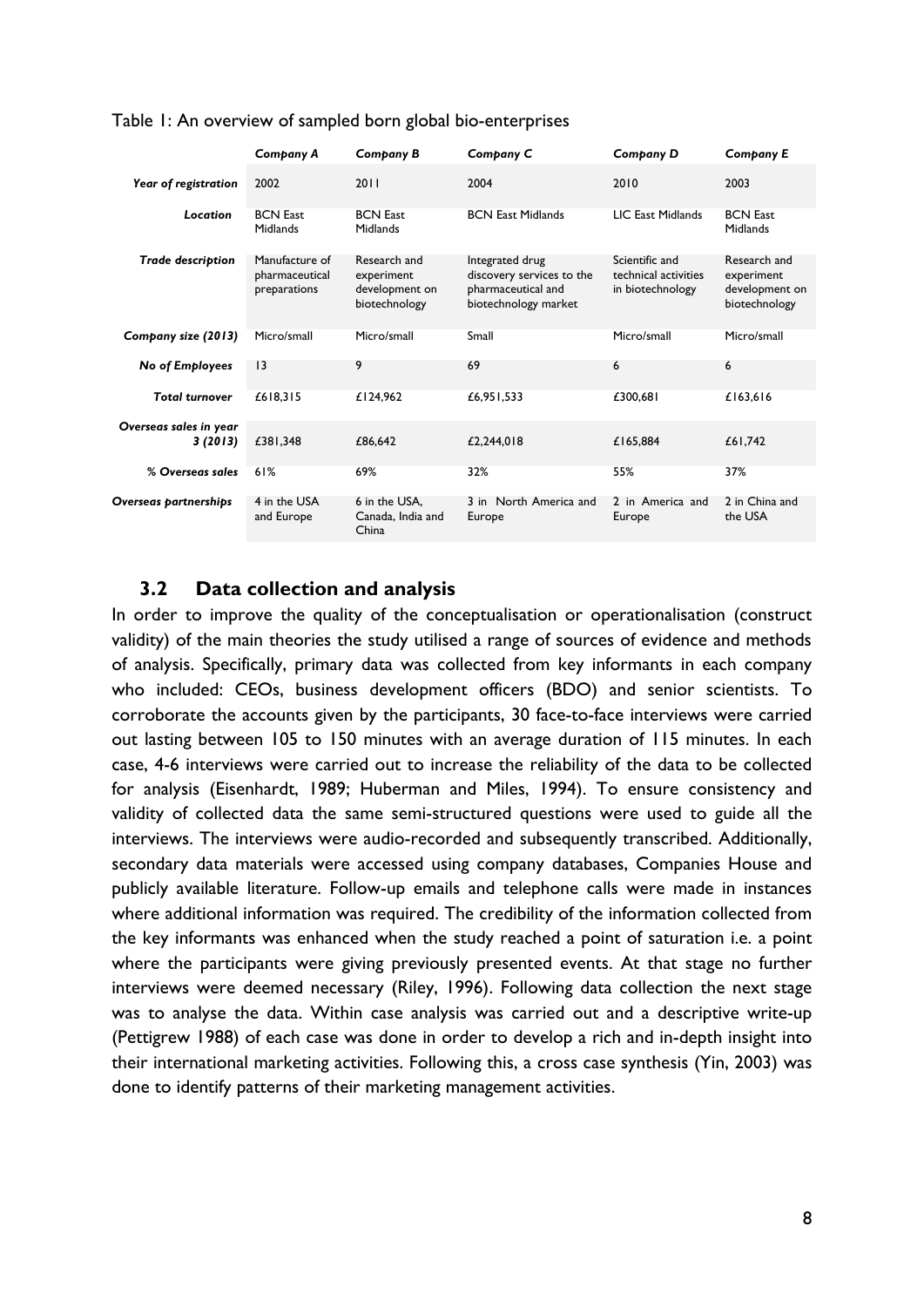At the data analysis stage a thematic technique was used. Both researchers were involved at the data collection stage and its analysis and in identifying the key themes emanating from the literature and the empirical findings (Bellamy and Perri, 2009). The main goal was to increase the reliability, credibility and the strength of the inferences of the research  $-$  a process described in Denzin (1970) as *investigator triangulation*, which refers to the use of more than one researcher in the field to gather and interpret data. The analytical tool used in this study is termed *explanation building* (Gray, 2014). The idea for using this analytical technique was to develop a frame to assist in explaining the components that were considered to be associated with the entrepreneurial marketing and the commercialisation strategies of born global bio-enterprises. In that sense, our aim is to analyse the entrepreneurial marketing management and commercialisation strategies of the sampled companies. Concomitant with this activity, the study made theoretical propositions.

## **4. Empirical Findings**

This part of the study presents the research findings detailing the marketing and commercialisation strategies and tactics of born global bio-enterprises outlined in Table 1 on p.8.

### **4.1 Company A**

To export its pharmaceutical preparations company A relied, to a great extent, on collaborative networks established in the US and Europe. The biotechnology company followed a cost-effective intermediary system whereby it licensed its products/services to international health ventures. As part of the arrangement the entire financing package for the project was funded by the venture. The bio-enterprise benefited from this commercialisation arrangement by receiving marketing advice, assistance, royalties and R&D investments to fund its new drug discovery projects. This assisted the bio-enterprise to reach product development milestones. The company's CEO gave more insights into the benefits of its marketing and commercialisation arrangements stating that:

*We acquire marketing, pharmaceutical-related expertise, PR, and financial support from our business partners to back our products and these are things that we do not have in-house and they are necessary to achieve our goals*

The company's international entrepreneurial strategy was reflected by its participation in international conferences designed to bring together a diverse science community of biotechnology companies and special-interest groups. The bio-enterprise was effective in the way it used its communities of economic co-operation and co-ordination for its commercial reasons. This is reflected in the quotation below:

*The use of university expertise for imaging drug deposition and clearance will greatly enhance the development of this formulation (teriparatide formulation). This project will draw on interdisciplinary collaborative research from international experts and EU funding. (BDO)*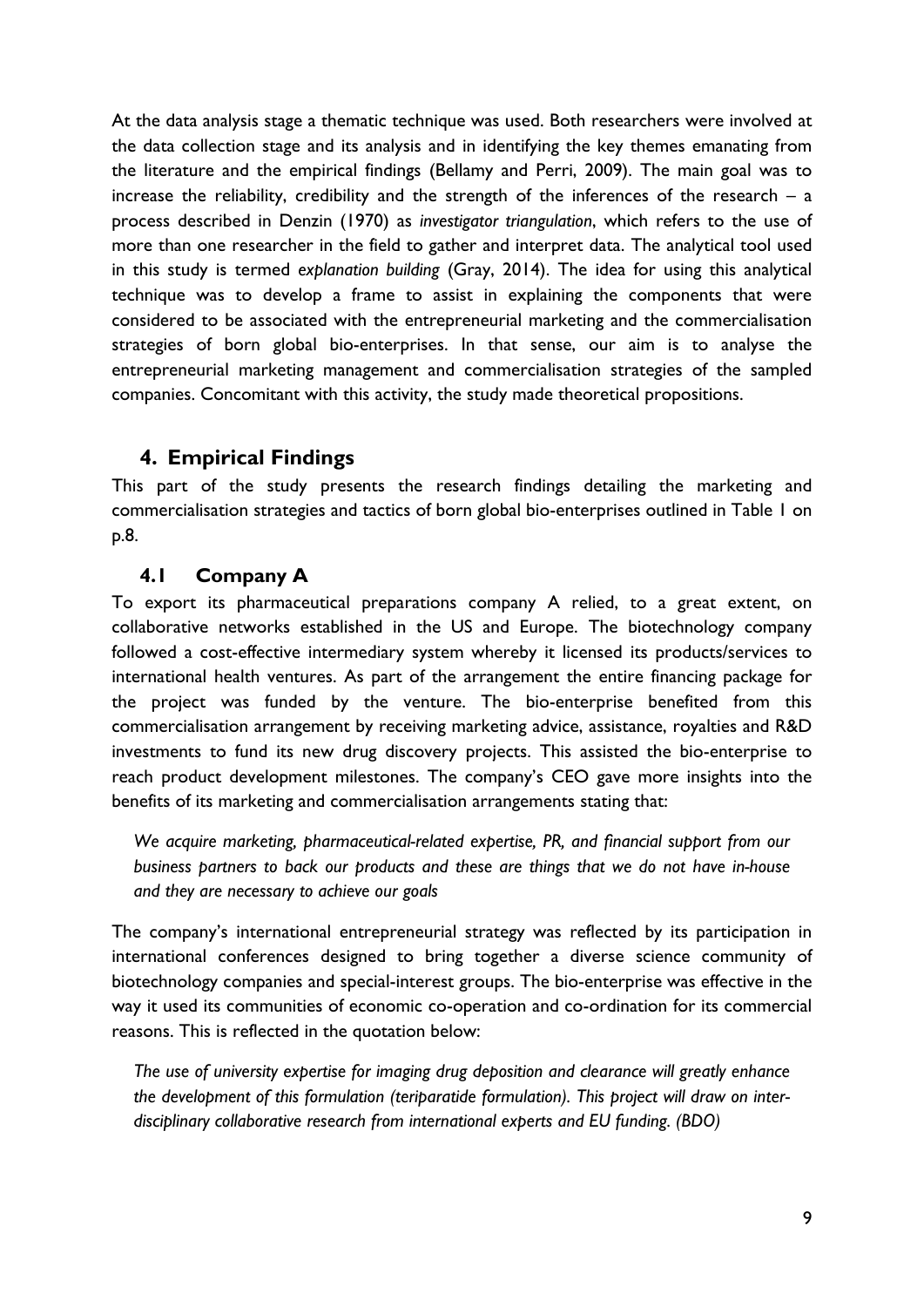In a related discussion on marketing and commercialisation strategies in biotechnology, with a senior scientist, also involved in developing strategic partners for the biotechnology company, echoed similar sentiments:

*……..often than not you find that in these* internationalised *biotechnology markets if you want to publicise your innovations you find yourself talking to another company in another part of the world.* 

The bio-enterprise appeared to select partners with a strategic fit for commercial reasons. Its BDO explains this more fully:

*We travel worldwide for example; we attend seminars in the USA, and in Europe seeking for partners with complementary commercialisation capabilities. We engage with global networks to access crucial market-specific information which we feel is important for our business. Our product is unique and we do not have any other companies within the East Midlands which complement our services so we venture to countries such as the US and to countries in the EU.* 

To guarantee the marketing success of its pharmaceutical preparations the biotechnology company preferred to enter into collaborations with partners who were committed and were successful/established pharmaceutical companies. The partnership selection process was meticulous and it was based on product compatibility, reputation, technical know-how, marketing management expertise and financial soundness. Irrespective of the fact that the drug will succeed, the company initiated its commercialisation process during a drug's transition period using a partnership approach. According to the company's BDO the idea behind what he termed '*early commercialisation*' was to…

*….test the commercial potential of our compounds early in the drug development process.*  We are aware that market and regulatory forces could change in the time required to bring *our product from pre-clinical testing to launch therefore, this early process which involves our strategic business partners and clients reduces the time to market.*

The companies selected through this commercialisation arrangement were either directly involved in human drug development or they were key stakeholders in biotechnology. The underlying motive was to accelerate the commercialisation of its developments on an international scale; table 1 on p.6 illustrates a significantly high percentage (61%) of overseas sales as a fraction of the company's total revenue for 2013. This demonstrates that the international marketing and commercialisation arrangements of the bio-enterprise were achieving the desired effect.

### **4.2 Company B**

Although company B is the newest in the research sample, it entered the market with a highly structured international distribution system designed to reduce time to market. In the US the company was quick to establish a distribution channel through a business partner in San Diego California.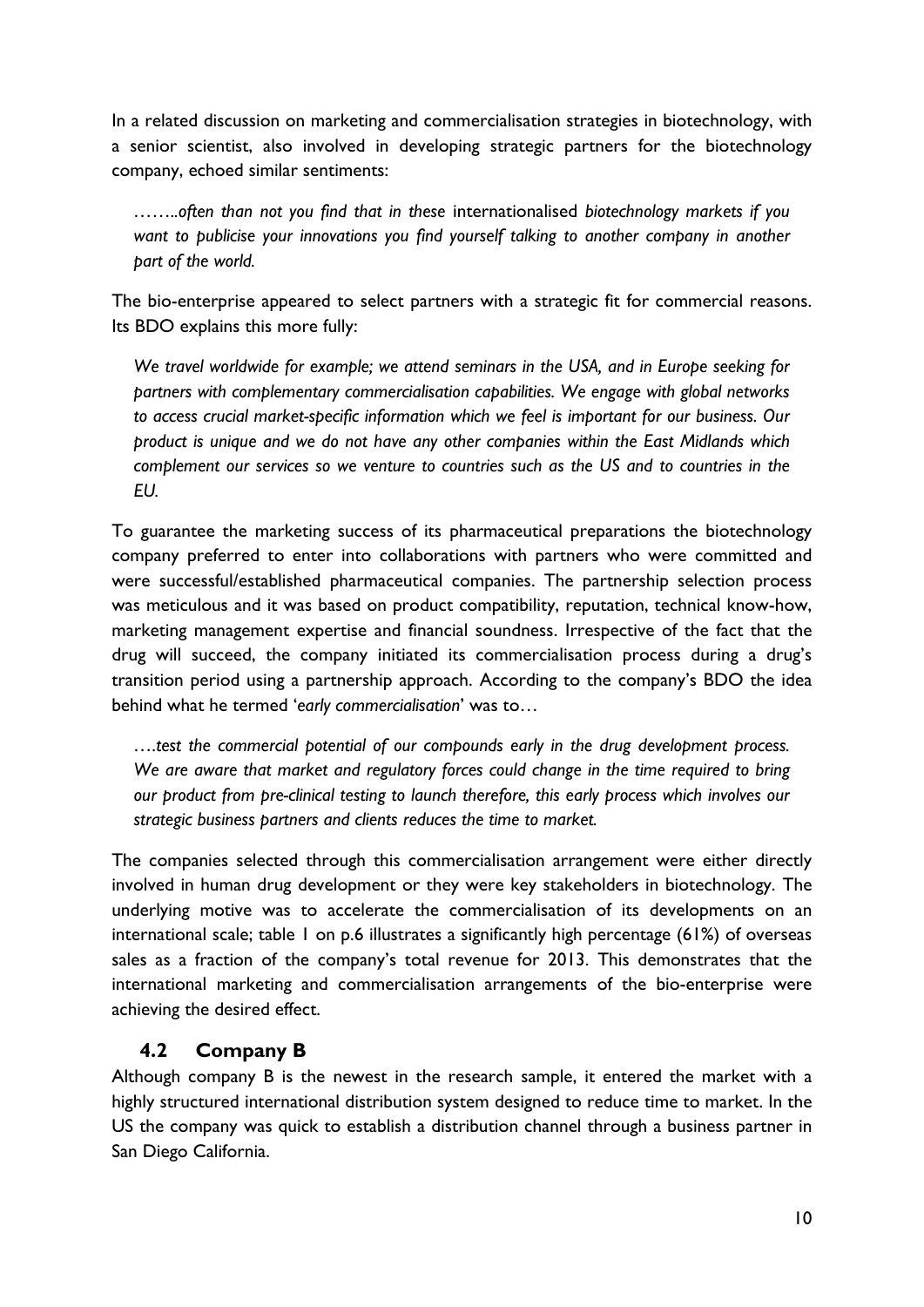Using a piggybacking marketing arrangement with its San Diego-based partner the bioenterprise was able to provide its US-based clientele with drug metabolism and pharmacokinetics (DMPK) services from an early stage of drug discovery through to its development. The CEO of the company was clear about how his company and its clientele were benefiting from the piggybacking marketing strategy. This is what he had to say:

*Our collaboration combines state-of-the-art in vitro, in vivo and bio analytical capabilities with our expert pharmacokinetic/pharmacodynamic (PK/PD) data interpretation. This integrated approach provides clients with the information required to successfully achieve their drug discovery and development goals.*

The chief scientist of the bio-enterprise reaffirmed similar views when he explained that:

*Our combined consultative approach to problem solving provides our overseas clients with increased flexibility, focused data, high content and quality and ultimately time and cost savings.* 

The company's piggybacking strategy was a very effective way of utilising its international channel systems. Its selected strategic business partners were presumed to be not in direct competition with the bio-enterprise. Nonetheless, the companies were chosen on the basis that their services appealed to the same type of customers and that they complement the company A's drug metabolism and pharmacokinetics (DMPK) services. Based on its common approach with its business partners, an agreement was reached in 2011 with its San Diego California-based partner to cover the shipping costs of its science compounds to its US first-time clients. To this end, its US-based partner commented that:

…….*is located in the UK and we are offering to cover the cost of shipping compounds for first time clients. We work with reliable couriers that are able to deliver compounds to clients quickly and cost-effectively*.

The piggybacking strategy was not only applied in the life science sector in the US alone. The enterprise had a wide network of established pharmaceutical companies/clients in the Far East, UK and Europe. Its BDO elaborated this view and expressed that:

*We are an international contract research laboratory-based business. We carry out tests on research compounds to ensure that they have suitable metabolic stability in 'vitro' for our local and international clients. We collaborate on an international scale with companies in the China, India, Canada, Europe and the US to ensure our services satisfy the development needs of clients' metabolism and pharmacokinetics processes.*

The company identified and recruited its business partners by engaging in purposefully designed international conferences.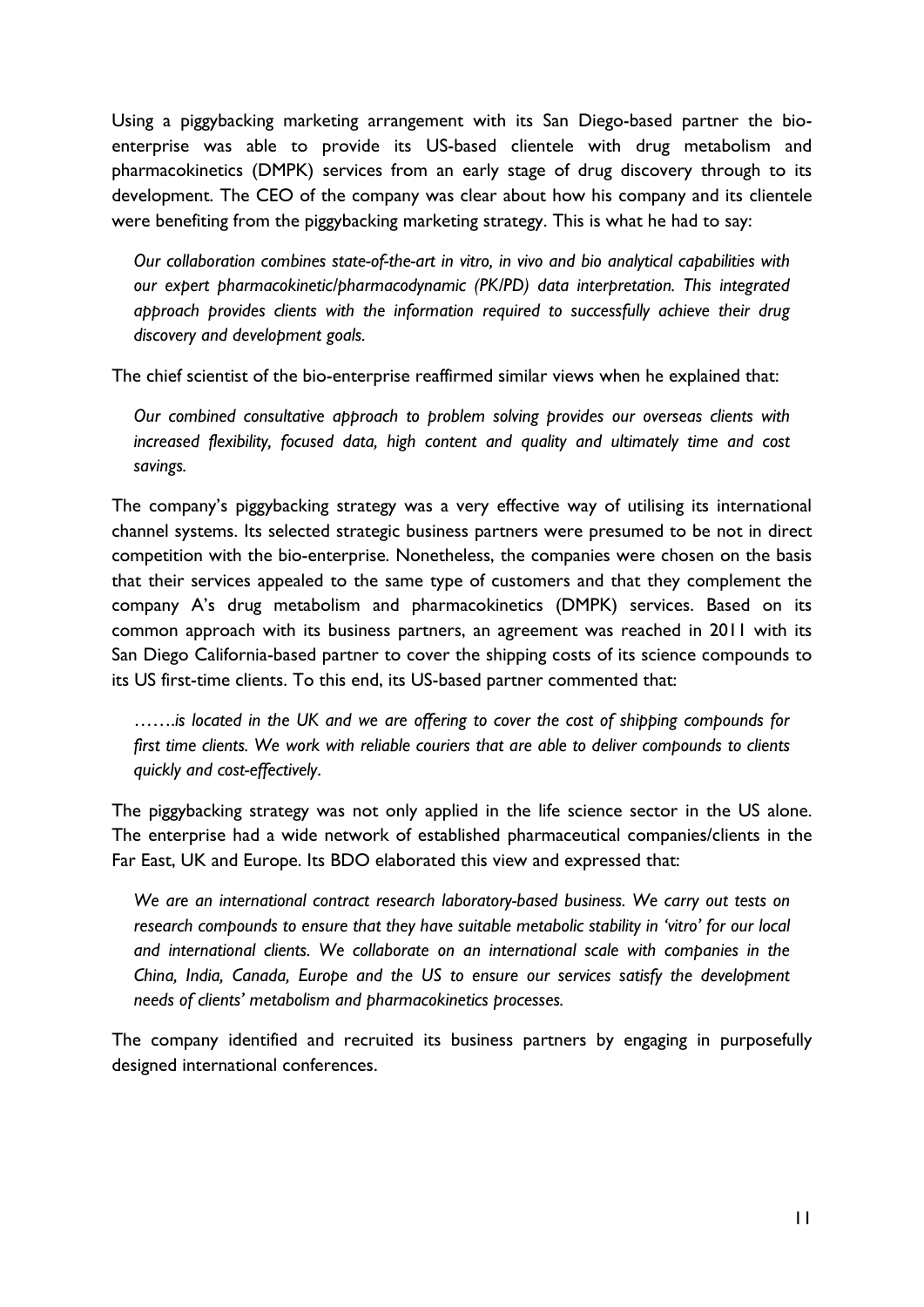Its networking strategy for marketing and commercialisation was deliberate and it was intended to take advantage of the resources embedded in its strategic partners (usually reputable pharmaceutical companies) established in world-renowned science networks of biotechnology such as Boston's biotechnology metropolitan area, Massachusetts Institute of Health Science and Cambridge's network of networks. This was explained more fully by the company's CEO in the quotation below:

*Working in partnerships and collaborative projects in 'open science' networks with our US and British counterparts increases our level of commercialisation and it considerably bridges the gap between our internal capabilities and the threshold level required to penetrate overseas markets. We also benefit in terms of low operational costs from our strategic partners and from those partners who have a good reputation especially, those business partners who are part of well-developed networks such as Boston, Medicon Valley, MIT and the Golden Triangle of Cambridge, London and Oxford we get access to their markets and marketing expertise.* 

The company's top management team attended bio-science events to access cutting edge resources and market opportunities. A look into their itineraries revealed that they routinely booked to attend events organised by Bio-Europe; a deliberate international partnering conference usually convened in European countries. Attending such events was seen as an on-going marketing strategy by the enterprise. The BDO of the enterprise commented that:

*Having attended the BioSpain conference in September of 2012, our plan is to build more connections with like-minded companies and seek further partnering opportunities*

As part of attending conferences such as BioSpain, the top management team presented its laboratory research findings. This was a company-wide international marketing strategy designed to publish its research findings following successful lab tests. The ultimate goal was to reach out to a large clientele as well as attract commercial partners (both small and large pharmaceutical companies). The company's overseas sales percentage of 69% illustrated in table 1 on page 7 demonstrates the impact of its international entrepreneurship and marketing predispositions.

### **4.3 Company C**

In the second year (2005) of its establishment, company C was pre-occupied with identifying foreign distribution channels and production partners experienced in the commercialisation of Pharmix technology. Its business idea was to work in partnerships with established pharmaceutical corporations with a view to breakthrough into international markets. The president of the enterprise expressed the view that:

*………..is well placed to take advantage of the increasing opportunities presented to it by this globalised pharmaceutical industry. Drug discovery and development is an expensive and time-consuming process, the chances of successfully producing a new marketed drug remain small, and the industry is going through an unprecedented period of change and uncertainty.*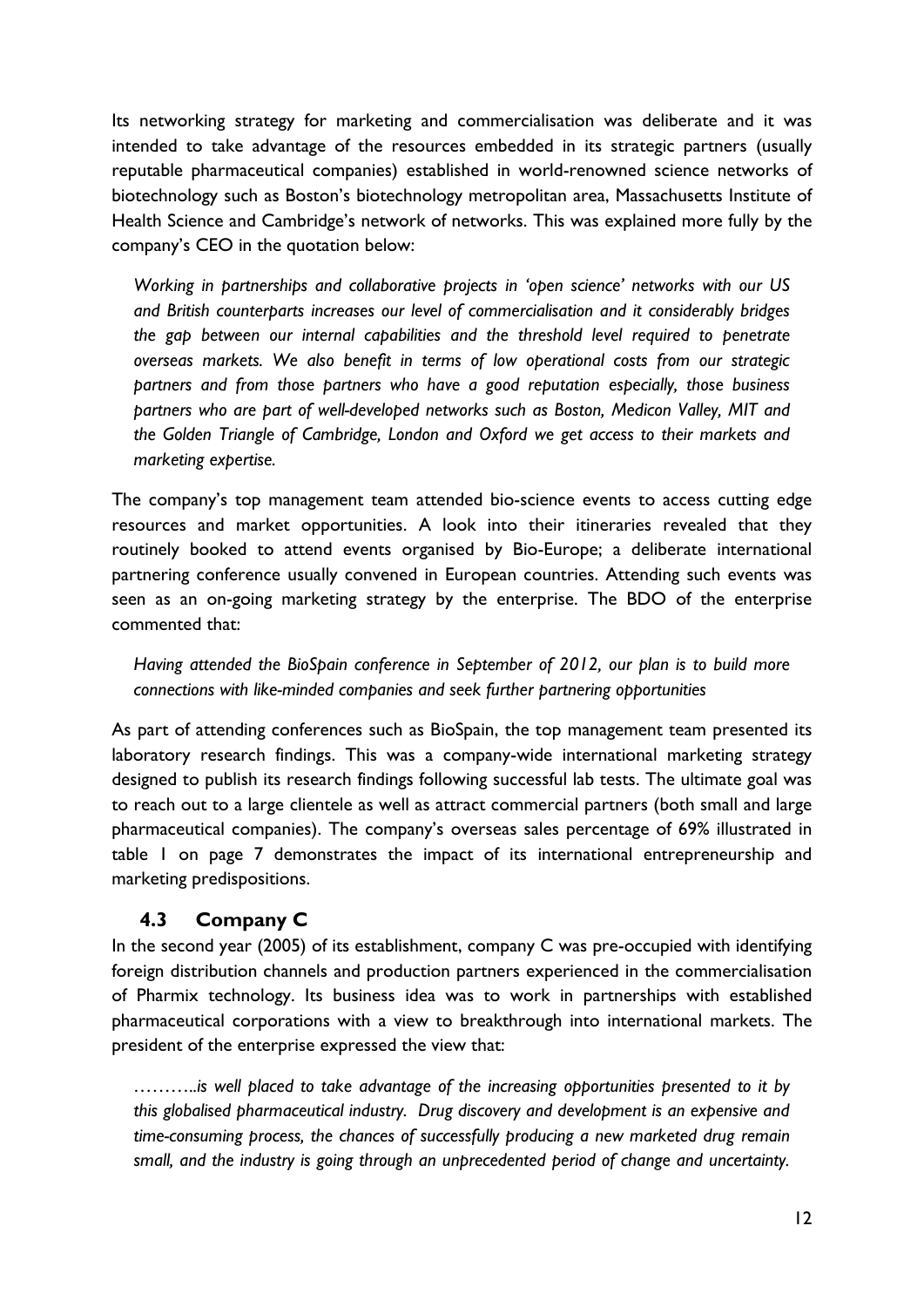*In the face of these challenges, as we undertake pharmaceutical R&D we require, more than ever trusted strategic business partners, regardless of their location, with extensive industry experience to accelerate our drug discovery services as well as increase their commercial value.*

The remarks above give the impression that company C's marketing efforts were fixated on developing effective commercialisation arrangements with a determination to add value and extend the range of its services far and wide. In 2008 the bio-enterprise entered into a trade agreement with a German-based pharmaceutical company which provides protein-structure accelerated drug discovery services to more than 80 pharmaceutical and biotechnology clients in North America, Europe and Asia. Establishing a business-like relationship with a company that has such a large pool of clientele allowed the bio-enterprise to broaden its customer base while, offering a standardised drug discovery service. Furthermore, this commercialisation arrangement was seen by the CEO of the enterprise as a crucial undertaking of enhancing customer value as his company was able to provide its clientele with an integrated drug discovery service both domestically and internationally. When asked about the importance of establishing partnerships to his bio-enterprises' marketing and commercialisation strategy, its CEO explained that:

*With the addition of ……… to the 'federated' CRO Model, it enables us to offer our customers a world class, fully-integrated drug discovery service which would allow us to design novel compounds, synthesise and screen in vitro. The X-ray protein structure analysis undertaken at ………., metabolic liability and toxicity assessed at ………. and then tested at ………..and ………. in pharmocodynamic and disease-relevant models. This powerful federation of alliance partners will help accelerate our clients' drug discovery programmes towards development.*

At the beginning of 2013 the bio-enterprise was selected to be one of Europe's seven Lead Factories of molecule data supported by Innovative Medicines Initiatives (IMI). The IMI's role was to build a library of science compounds accessible to both private and public organisations offering promising new targets for drug discovery screening. This presented the bio-enterprise with an opportunity to publish and attract potential clientele for its drug discovery services. In addition to its use of an open European science library, the company also used online marketing. From time to time, it emailed a newsletter/magazine to its customers and the science community highlighting new developments in terms of drug discoveries or ground breaking lab test results, more so, it's newly acquired science capabilities. This enhanced its brand image and reputation. These were the key success factors which enabled the company to accelerate its growth in Europe and the US. In a conversation we had with the CEO of the bio-enterprise regarding its recent strategic alliance in Europe, he commented that:

*…….has specialist skills in early stage drug discovery that are highly-complementary to our own. We tap into their outstanding reputation for providing unique and best-in-class technologies to broaden our client base.*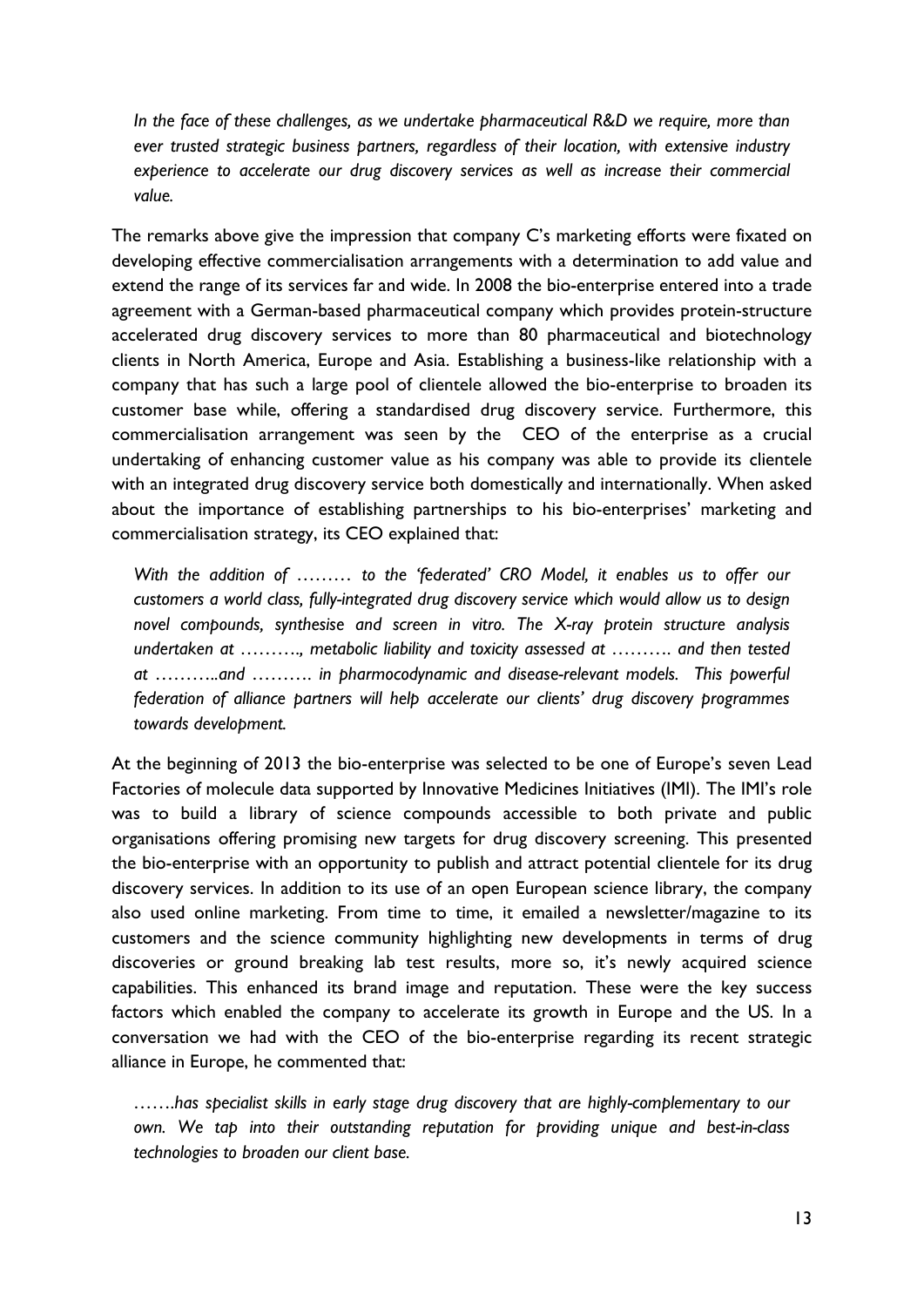Most of the alliances that were developed by the company were in the form of partnerships intended to facilitate R&D, distribution, marketing and to establish brand credibility. As such, developing complementary business partners in Europe and the US enhanced company performance and boosted its revenues as evidenced by figures illustrated in table 1 on page 6 showing that almost a third of its revenue was generated from overseas in their third year of trading.

### **4.4 Company D**

The company's marketing and commercialisation strategy was mainly driven by its owner. During the first few years of its formation the company appeared to aggressively pursue collaborations and partnerships in multiple countries. It positioned itself in the biotechnology markets as a consultancy firm working on contract basis. For its marketing; presentations at seminars were used as the main media for communicating with potential clientele. Specifically, the bio-enterprise adopted a direct marketing approach which was mainly anchored on its founder who stated that:

*I personally have social relationships with people who I have known for a long time. I have some contacts in America where my business started way back in 1998 as a model based on a drug development firm. I still communicate directly with firms I did consultancy work for and friends in the USA and in Europe informing them of how our technical capabilities have evolved – basically I will be bidding for more work. I also engage with a number of scientists at our annual meeting code named PAGE. (Company D CEO and Founder).*

The company's website was also used as a powerful marketing tool – communicating information about the enterprises' science capabilities. The experience in life science of key team members is publicly available on its site. This marketing technique was used to attract pharmaceutical companies who use consultants with a proven record in *Pharmacometrics* and PKPD modelling and simulation to outsource their drug testing/development services. Before the company relocated to Loughborough from Nottingham, its preferred approach for creating publicity was through research syndicates. Such alliances were part of the company's marketing campaign for advertising its science capabilities. Specifically, they were used as a showcase of its science modelling and simulation capabilities in the process of developing life-saving drugs to treat malaria and poverty-related diseases in under-developed nations. The founder and CEO of the business claimed that the marketing strategy which was designed to enhance his enterprises' reputation worked well. This is how he put it:

*This way of doing business brought significant benefits to our company associated with credibility and reputation which are essential for contract research organisations such as ours. I was motivated to continue pursuing alliances of this type (research syndicates) because I realised their value to us. The malaria consortium was pivotal to our international strategy and it significantly assisted our economic development and growth.* 

Interestingly, when the company relocated in 2012, a knowledge transfer partnership (KTP) approach was adopted as a commercialisation strategy for company-based capabilities and for marketing purposes.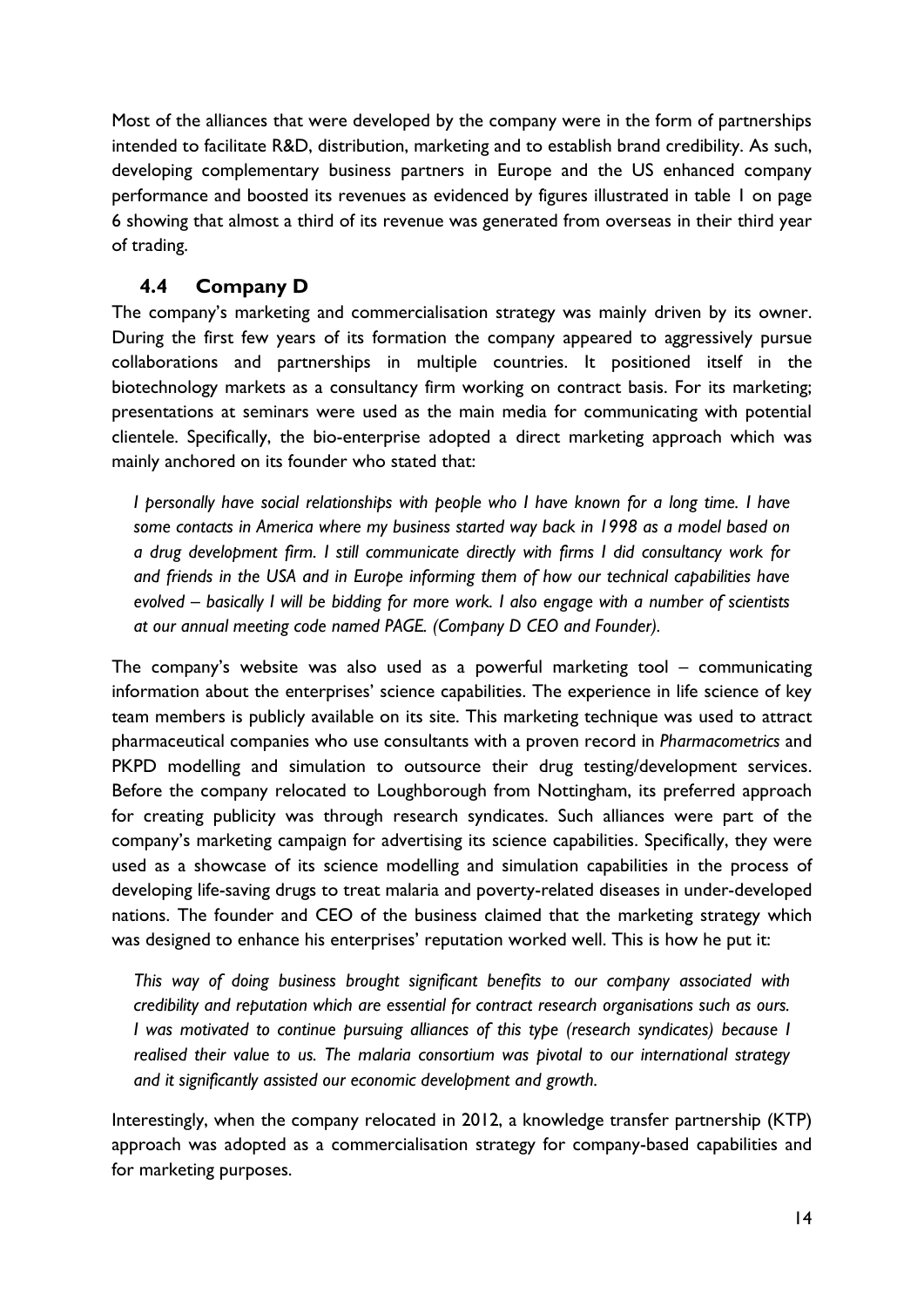The BDO of the enterprise stated that:

*We are interested in collaborating with universities and computer firms to jointly develop simulation mathematical combinations. This cross fertilisation is important in the sense that it enables us to develop what we intend to produce. We have established these partnerships in Europe and the US where …….initially traded as a consultancy.* 

To engage in extensive promotion and marketing of its human drug services the enterprises' CEO put it this way:

*The conference we usually attend in Glasgow hosts a large pool of scientists, health professionals, academics, MHARA (to do with authorising new medicines). This makes it more worthwhile for us to attend in the sense that we are in a position to access vital marketspecific knowledge and information essential for marketing our consultancy work.*

The enterprise's entrepreneurial marketing moves were well complemented by the marketing infrastructure created by these huge science community assemblies guaranteeing brand recognition and endorsement.

### **4.5 Company E**

Company E distinctly developed a customer-centered marketing approach – a point made clear by its CEO who remarked that:

*There is a real need for rapid acting, ready-to-use haemostats that are safe and cost-effective, and we believe our technology can deliver these benefits to surgeons and their patients* 

The enterprise employed an innovative marketing strategy. Through its trade agreement plan, the enterprise increased its involvement by forming long-term partnership-based relationships. The enterprise's trade agreements typically involved the negotiation of equity investment and the co-promotion and co-marketing of its technology, allowing it to generate a steady stream of revenue. Its network of trading partners was dominated by companies which provide investment funds and grants as well as mobilise research, networks and skills. When discussing about the role of external funding to his enterprise's technology development process, its CEO explicated it this way:

*Funding is vital to the continued development of our technology. Last month we received a significant financial injection to back our clinical development of new haemostat to control surgical bleeding. This Award and the share-holder investment will enable us to generate more data to support the translation process from research to patients.* 

In addition to R&D funding it received; its investors contributed, business management and marketing experience, and they brought networking contacts which added considerable value to the bio-enterprise and its clientele. As a university spin-off, the company used university bulletins to publish its research activities with the intention to attract funding and potential investors and to gain credibility. The same platform was used to inform its targeted audience (doctors, nurses and surgeons) about the importance of its technology to the work they do.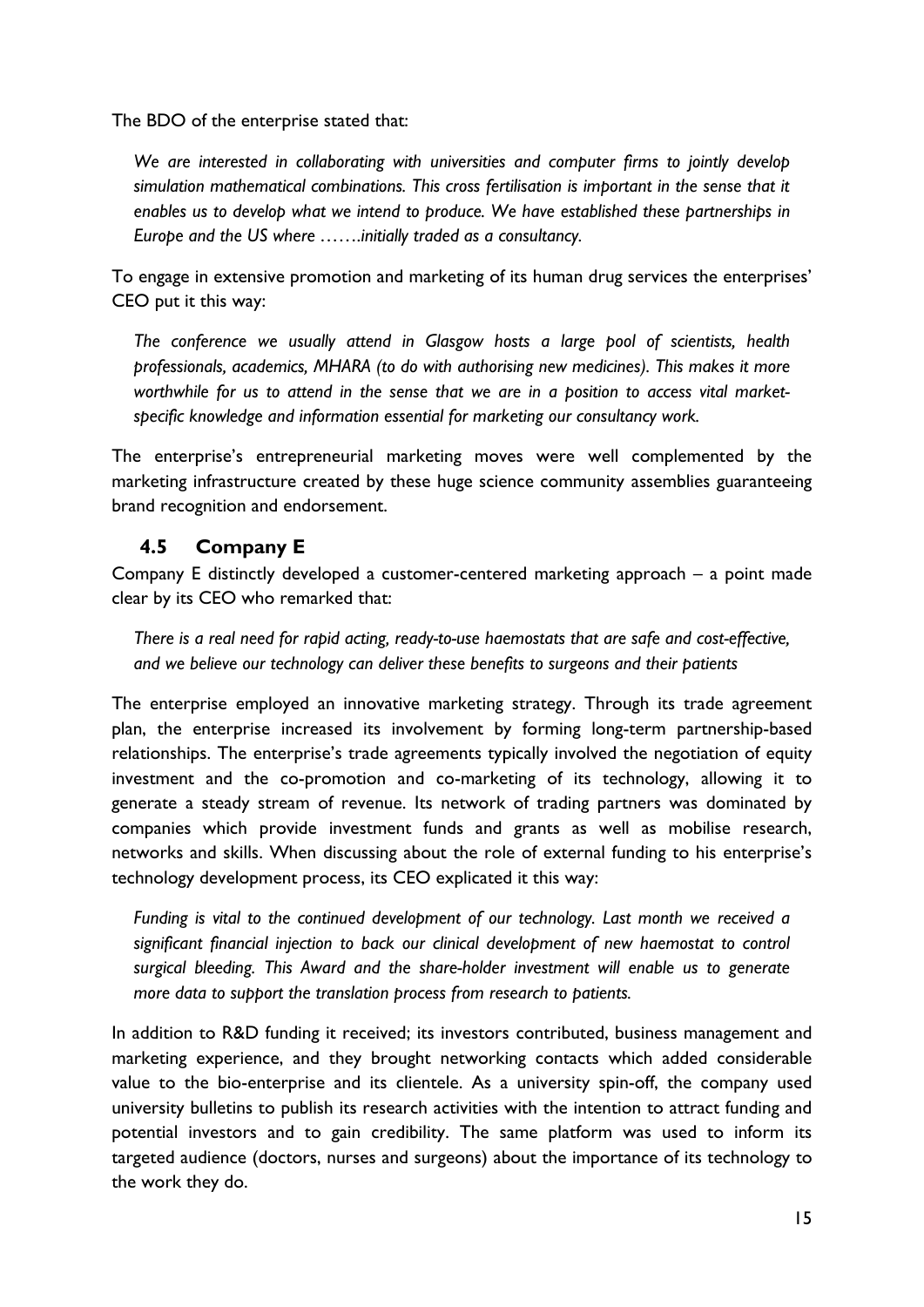This marketing technique was being used by the enterprise to boost its reputation and credibility. The enterprise also used niche marketing as a tactic to lure investors by demonstrating that its technology matched a specific market need. This enabled the bioenterprise to attract more funding. Commenting on the financial agreement to fund company E's technological development, the head of business development of an investing company pointed out that:

*Improved control of bleeding is vital for safe and effective surgical procedures. We are pleased to offer our continued support to this project and look forward to seeing the technology advance towards clinical use*

The bio-enterprise maximised its marketing economies of scale by taking advantage of its investors' online presence. The enterprise also used its own online presence to inform potential partners and clientele about its science capabilities and the cumulative experience of its founder and the top management team.

### **4.6 Cross-case analysis**

In this section, the research analyses the marketing and commercialisation strategies and tactics of all five born global bio-enterprises, particularly, focussing on how the strategies and tactics were executed, managed and organised. Using cross-case analysis enabled the study to map out the marketing and commercialisation strategies of all the companies. This process involved the use of secondary data and empirical evidence obtained from each born global bio-enterprise. The study constantly compared existing theory and data from the research sample, iteratively moving towards a close fit between the two (Gray, 2014).

The ultimate goal was to identify any emerging patterns that would assist theory formation regarding international marketing management and international entrepreneurship in born global bio-enterprises. Synthesising themes identified in the literature and data collected from cases of born global bio-enterprises (as illustrated in table 2 below) indicated that they use various marketing and commercialisation methods in the internationalised biotechnology sector. The study found that irrespective of the origins of the studied bio-enterprises (whether university or technology-based spin-off) they appeared to follow an identical marketing framework. In all the cases there was evidence of entrepreneurial marketing predispositions. The standardisation of the elements of the marketing mix specifically promotion, distribution and services was crucial to how they established their brands domestically and in overseas markets. Marketing mix standardising was achieved through the formation of strategic alliances in multiple countries. In view of this, it is plausible to suggest that standardising components of the marketing mix is an appropriate strategy to follow in international markets (Brassington and Pettitt, 2006). Evidently, during their first few years of operation the companies were quick to search for complementary partners which they used as conduits for their marketing activities while at the same time tapping into their commercialisation capabilities. Partnerships, trade agreements and networking enabled the companies to enjoy economies of scale. These methods of marketing and commercialisation particularly facilitated low-cost marketing (co-promotion and co-marketing) and shared R&D risks.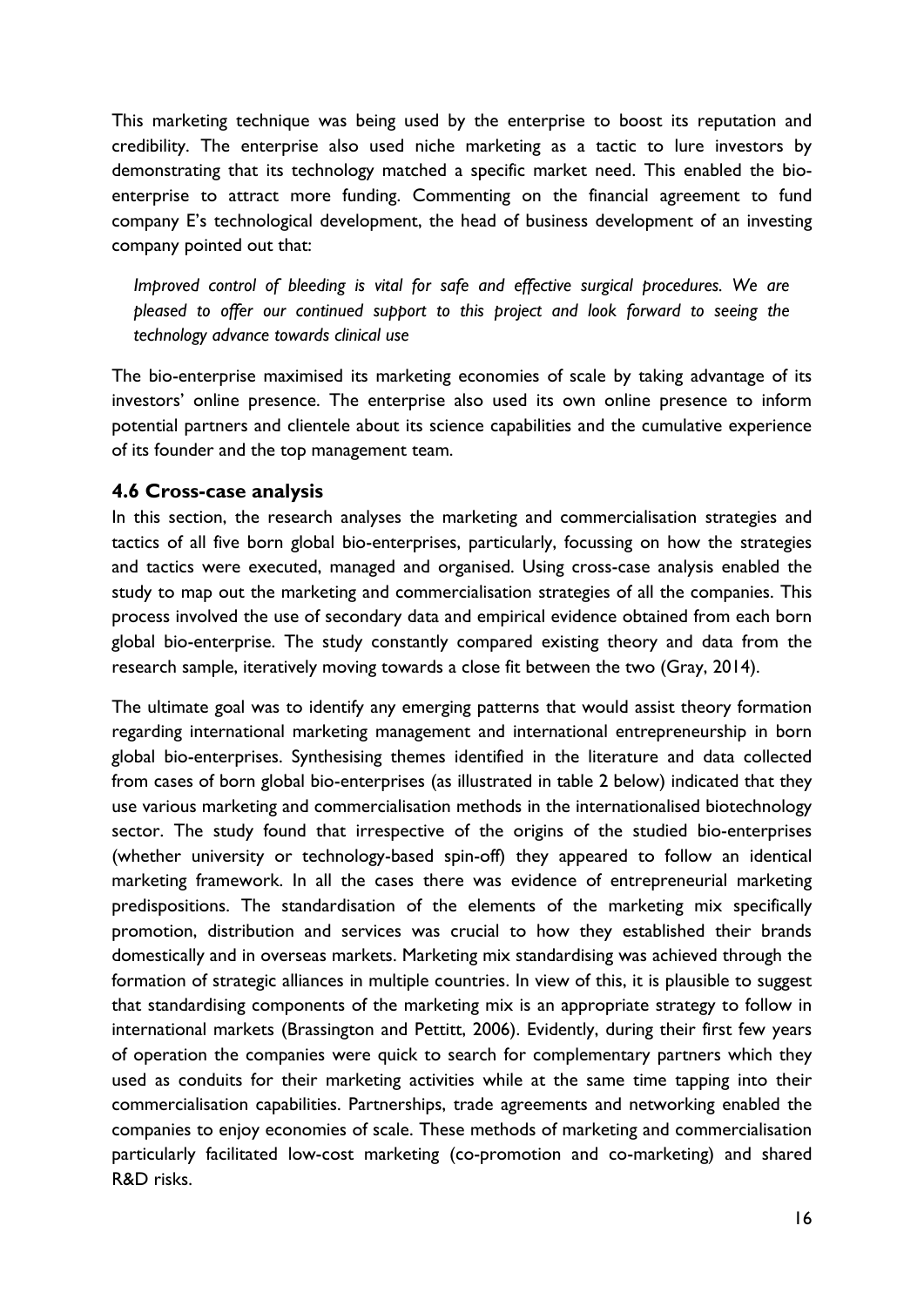#### Table 2: Biotechnology marketing and commercialisation arrangements

|                  |                                                                                                                                                                                             | Standardised marketing and commercialisation arrangements                                                                                                                                                          |                                                                                                                                                   |                                                                                                   |                                                                                    |
|------------------|---------------------------------------------------------------------------------------------------------------------------------------------------------------------------------------------|--------------------------------------------------------------------------------------------------------------------------------------------------------------------------------------------------------------------|---------------------------------------------------------------------------------------------------------------------------------------------------|---------------------------------------------------------------------------------------------------|------------------------------------------------------------------------------------|
|                  | <b>Bio-enterprise</b><br><b>initiatives</b>                                                                                                                                                 | Co-ordinated<br>international marketing<br>activities                                                                                                                                                              | Commercialisation<br>arrangements                                                                                                                 | <b>Distribution</b><br>systems                                                                    | Market entry<br>strategies                                                         |
| Company A        | Seeks complementary<br>capabilities locally and<br>internationally. Taps into<br>partners' existing<br>marketing channels,<br>sponsors PhD researchers                                      | Presents at international<br>bio-science events. Uses<br>strategic partners and<br>company website. Maintains<br>relationship with science<br>community at exhibitions                                             | Enters into research<br>contracts (co-operative<br>commercialisation) with<br>established<br>pharmaceutical<br>companies in multiple<br>countries | Uses strategic<br>partner's service<br>distribution<br>channels. Also<br>uses network<br>contacts | Licenses IP rights,<br>strategic alliances,<br>networks                            |
| <b>Company B</b> | Employs experienced<br>scientists. Owner uses<br>personal contacts as<br>sources for capabilities.<br>Takes advantage of<br>partners' marketing<br>capabilities. Joint<br>commercialisation | Same as company A. Also<br>uses trade magazines and<br>contacts customers by<br>emailing news bulletins. Co-<br>sponsored a booth at<br>exhibition in the US.<br>Participates in USA<br>roadshows with its partner | Same as company A.<br>Also outsources drug<br>discovery activities to<br>strategic partners                                                       | Same as company<br>A                                                                              | Piggyback,<br>networks,<br>partnerships                                            |
| Company C        | Exploits partners'<br>customer base. Joint<br>commercialisation and<br>engages in collaborative<br>R&D projects                                                                             | Contributes to a public<br>European science library<br>(brand building). Uses e-<br>science magazines. Joint<br>publications in academic<br>journals                                                               | Same as company A.                                                                                                                                | Uses partner's<br>service<br>distribution<br>systems                                              | Trade agreements<br>with foreign<br>companies,<br>networks, strategic<br>alliances |
| Company D        | Personal contacts used for<br>market intelligence, Uses<br>knowledge transfer<br>partnerships, Employs<br>university graduates.<br><b>Facilitates work</b><br>placements                    | Provides lectures at<br>seminars, research<br>publications, direct<br>marketing, participation at<br>conferences                                                                                                   | Part of a research<br>consortium of 24<br>companies.                                                                                              | Uses previous<br>contacts in the<br>US, Italy and<br>Switzerland.                                 | KTP, Academic<br>partnerships                                                      |
| <b>Company E</b> | Has strong university<br>links, Applies for research<br>funding, Targets a niche<br>market (operating<br>theatres)                                                                          | Advertises in academic<br>bulletins and a university<br>website. Produces research<br>publications                                                                                                                 | Relies on Venture<br>Capitalists (VCs),<br>Charitable<br>organisations,<br>government institutions<br>for funding to develop<br>its technology    | Uses VCs<br>contacts/networks<br>for product<br>distribution                                      | Trade agreements,<br>Research contracts                                            |
|                  |                                                                                                                                                                                             |                                                                                                                                                                                                                    |                                                                                                                                                   |                                                                                                   |                                                                                    |

In the international marketing management literature (see Jeannet and Hennessey, 1995; Brassington and Pettitt, 2006; Doole and Lowe, 2012) partnerships are seen as an appropriate strategy that allow companies to join R&D forces with a view to develop a specific product, market, share a distribution channel and to sell each other's product. The process of selecting business partners was also an important event for all the companies. The criteria for choosing partners were anchored on 'strategic fit'. Specifically, it was based on product compatibility and distribution networks, synergy, marketing and financial soundness. In the first three years of their operations all the enterprises achieved more that 25% of overseas sales (see *table* 1 on p.8). This suggests that their marketing management and commercialisation strategies and tactics were effective. This was possible because they were able to bring together complementary assets and skills using their entrepreneurial dispositions (Johnson *et al.,* 2008; Schilling, 2010).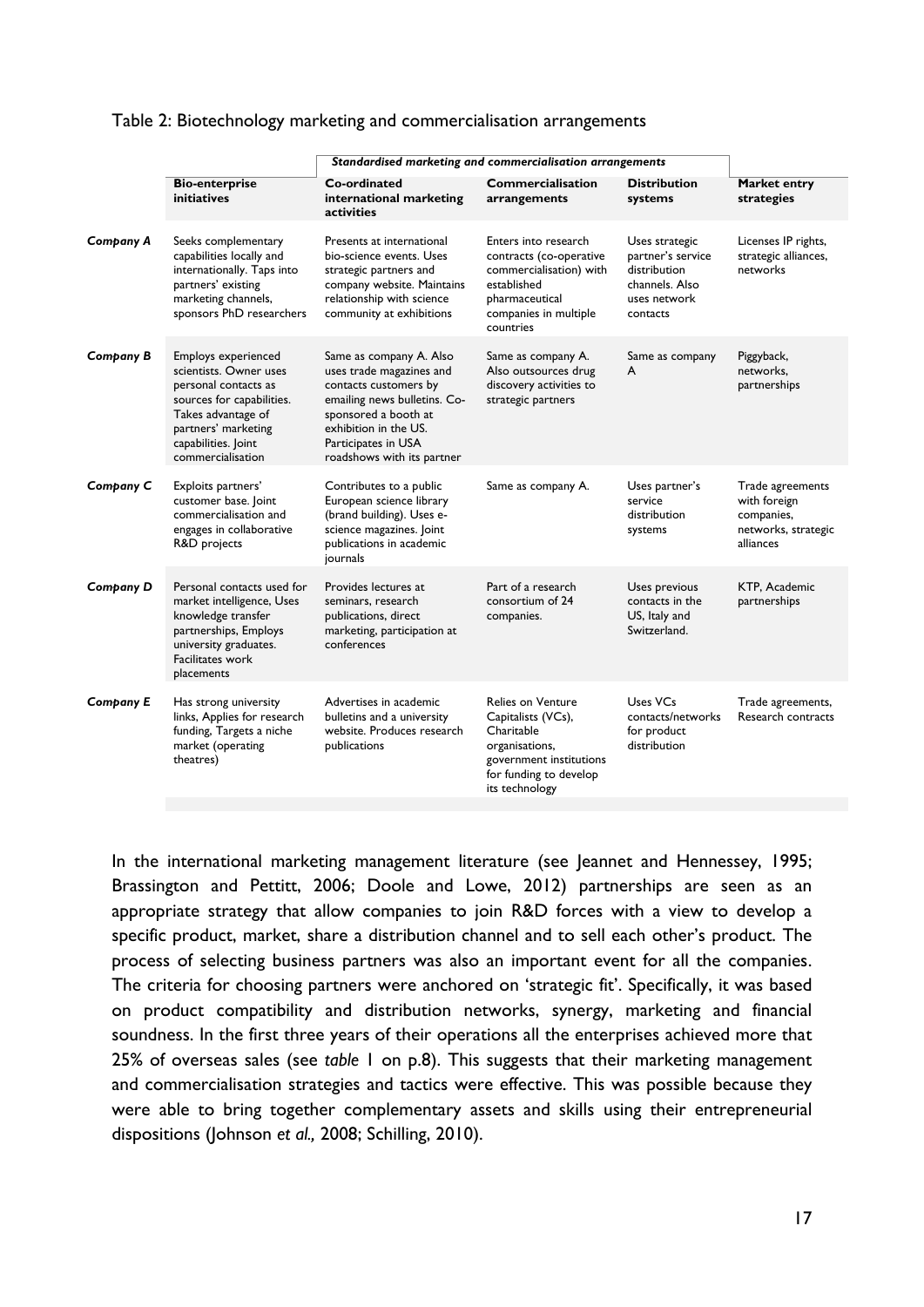Company D and E had strong university links which they used for publishing their lab tests to the internationalised life science markets. Exhibitions, conferences and research seminars were used by all the companies as a platform for showcasing their science competencies. Science exhibitions were also used to target potential clientele and as an opportunity for opening up dialogue with identified business partners. Companies A, B and C used their founders' personal connections to facilitate the distribution of their services. None of the companies established their own subsidiaries in the countries they had clientele, but rather they used their business partners as intermediaries, indicating that networking was the most preferred market entry strategy. External partners especially, VCs were identified as the most important agents which financially supported and enabled various marketing and commercialisation activities to occur in biotechnology. A major finding was that, in all the companies, their top management teams consisted of internationally recognised scientists with commercialisation and 'deal-making' experience in biotechnology. Some of the directors were even involved in more than two companies. Their wide links, expertise, and experience were subsequently used to provide the scope and direction for the bioenterprises, with a view to succeed in the often chaotic and unstructured international biotechnology markets.

# **5. A new entrepreneurial marketing management and commercialisation framework**

As has already been mentioned in the study, born global bio-enterprises are involved in science-intensive markets, dealing with sophisticated technology, which makes it difficult for simple traditional marketing frameworks to adequately capture the detail of their marketing and commercialisation strategies and tactics in international markets. As such, this study proposes a new model designed to capture these phenomena more accurately. Developing a theoretical framework was a strenuous process. It involved a procedure whereby the researchers investigated the underlying facets of international marketing management in bioenterprises to understand the logical reasons for their chosen business approaches. The proposed theoretical framework uses the international marketing management literature and empirical research evidence. Many scholars agree that theory developed in this way is one that is imbued with merit (see Collier and Mahon, 1993; Gerring, 2001; Goertz, 2005; Bellamy and Peri, 2009). The study established a strong connection between born global bio-enterprises and extant literature permitting the formation of a testable, relevant and valid conceptual framework (Glaser and Strauss, 1967). The new frame of reference is presented in figure 1 below. The model demonstrates a deliberate and calculated process of clear internal skills appraisal, followed by efforts to identify relevant complementary skills and capabilities to enhance a bio-enterprises' commercial and international marketing management acumen. Partnering strategies guaranteed better performance, customer satisfaction and improved sales revenues. The process encapsulated in the model is discussed, in detail, in the ensuing sections. The authors invite other scholars to further develop the proposed entrepreneurial marketing management instrument, so as to extend its applicability in marketing management.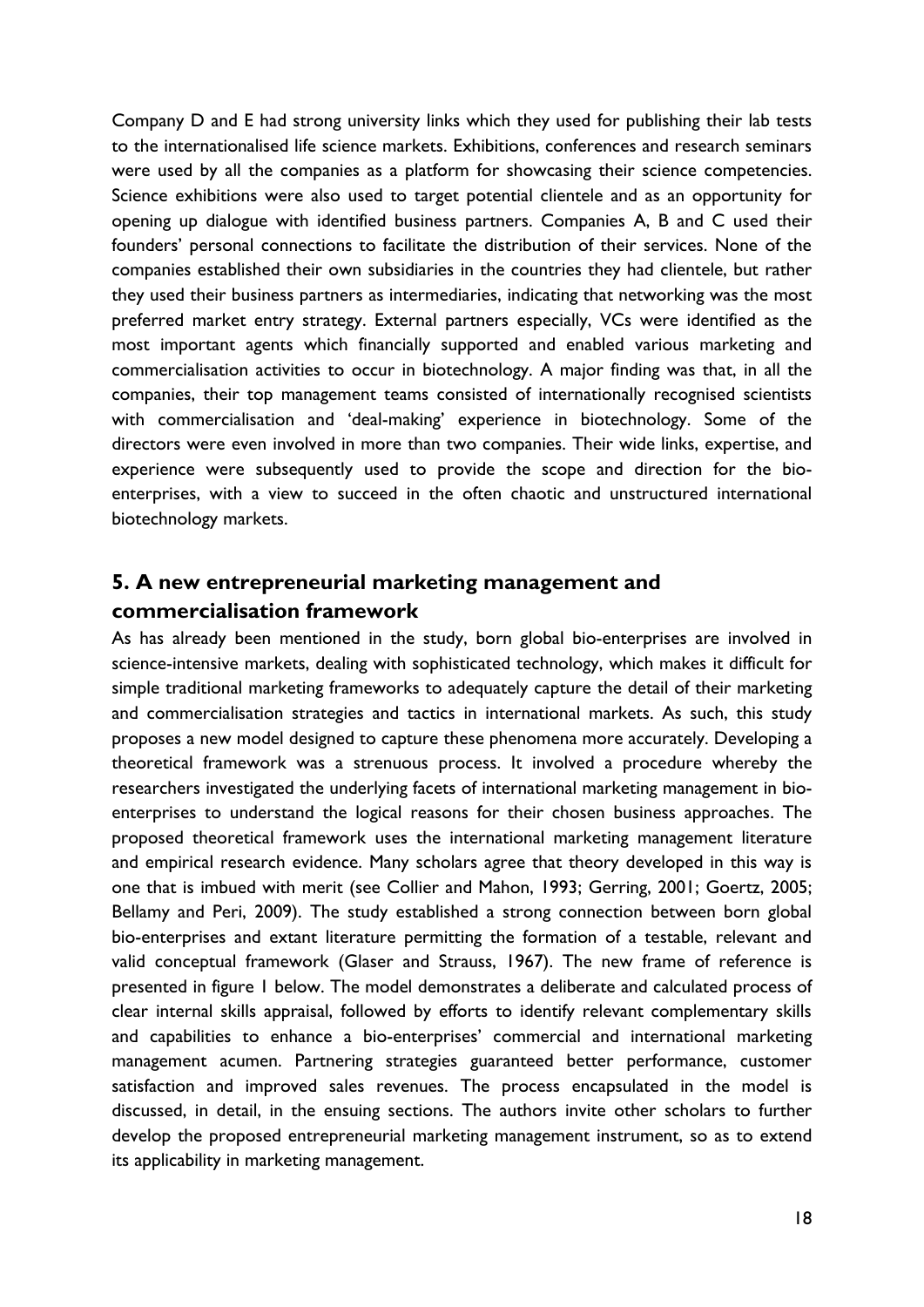Fig.1. A conceptual model of entrepreneurial marketing management and commercialisation in born global bio- enterprises



#### **5.1 Company-based marketing and commercialisation arrangements**

The studied bio-enterprises demonstrated a strong sense of clarity and self-awareness, beginning with a clear articulation of their aims and objectives from inception. This was overlain by an honest introspection and appraisal of their internal skills capabilities. With their core skills, competencies and capabilities now catalogued, the bio-enterprises seemingly built their core businesses around the identified core sets of skills. The initial company strategies were seemingly built around the skills and experiences of the business founders. They forged productive partnerships and often surrounded themselves with skilled scientists, university graduates and people with commercial skills usually contracted from local and international markets as and when required. After an internal skills appraisal, there appeared to have been a deliberate process of mapping available skills against the companies' overall objectives, leading to a gap analysis. Thereafter, the newly developed model presented above suggests that born global bio-enterprises conducted an environmental scanning exercise aimed at identifying suitable skills and competencies that complement firm-based capabilities. It was crucial that the bio-enterprises built a set of specialist complementary skills to realise their objectives. There seemed to have been a two-pronged strategy of exploiting personal networks and contacts, on one hand and on the other hand, networks and/or commercial communities of co-operation were explored to identify and bring into the enterprise the required skills and competencies. In the literature about born global (see Gurău *et al.,* 2010; Laanti, *et al.* 2007; Madsen and Servais, 1997; Sharma and Blomstermo, 2003; Oviatt and McDougall, 1994) there is near universal agreement that founders and the top management teams of born global firms use their experiences in science to assist their firms to acquire new capabilities and to successfully enter foreign markets.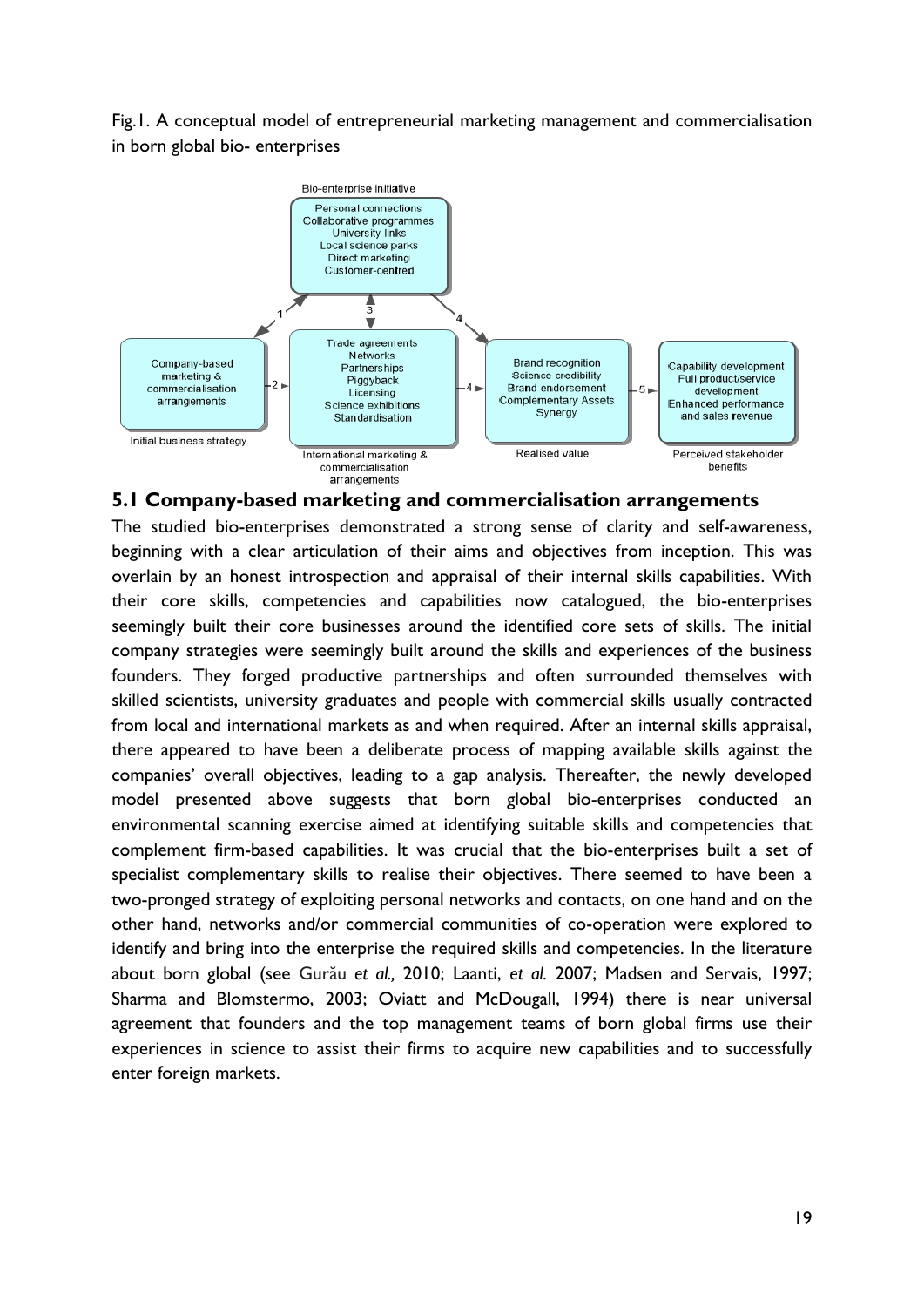Thus, the study proposes the following:

**Proposition 1:** *Business and personal connections of the founders and the top management teams perform an important function in born global bio-enterprises by providing them with scope and direction in the internationalised biotechnology markets.*

### **5.2 Bio-enterprise initiatives**

The studied bio-enterprises demonstrated an affinity for partnerships with universities and local science parks. This is consistent with Houlder (1995) who explained that strategic alliances can help an organisation to enter new markets, access expertise and technology and to achieve economies of scale much more quickly. A prominent characteristic of the studied bio-enterprises was that their initial marketing management, commercialisation strategies and tactics were customer-centered demonstrating their efforts to satisfy specific customer requirements. Engaging in collaborative programmes enabled bio-enterprises to access financial support, specialised laboratory equipment essential for R&D, drug testing and development equipment, critical scientific communities as well as multi-purpose built accommodation. This significantly reduced the time to market for them. There was also a prevalent use of direct marketing strategies whereby the companies' and partners' websites were used to showcase key staff capabilities, expertise and the organisations' core competencies. Two of the bio-enterprises which had their origins in universities used their resources to foster further collaborations with a view to enhance their profiles. Where personal networks were exhausted, companies used local science parks and took advantage of government support. Born global bio-enterprises sought assistance from the government and established science institutions which often came with some input from science experts in the form of coaching.

As such, the study makes the following proposition:

**Proposition 2:** *The entrepreneurial predispositions of born global bio-enterprises enable them to identify knowledge gaps in their enterprises. As such, the implementation of entrepreneurial marketing techniques in the internationalised biotechnology markets is a tactical manoeuvre that assists them to bridge their knowledge gaps; access essential marketing and technical capabilities proclaim their existence and simultaneously establish their brands.* 

### **5.3 International marketing and commercialisation arrangements**

The studied bio-enterprises were aggressive in the way they targeted business opportunities as a result of trade liberalisation in today's international markets. A prominently strong feature of their strategies was their networking abilities in multiple countries – a view also expressed in Freeman *el al.* (2010); Rasmussen and Madsen (2002). Top management team members often attended international conferences, science seminars and other trade exhibitions. At these events, they publicised their laboratory findings and technological capabilities and they were also able to: (i) showcase their company's services, science capabilities and to promote their services.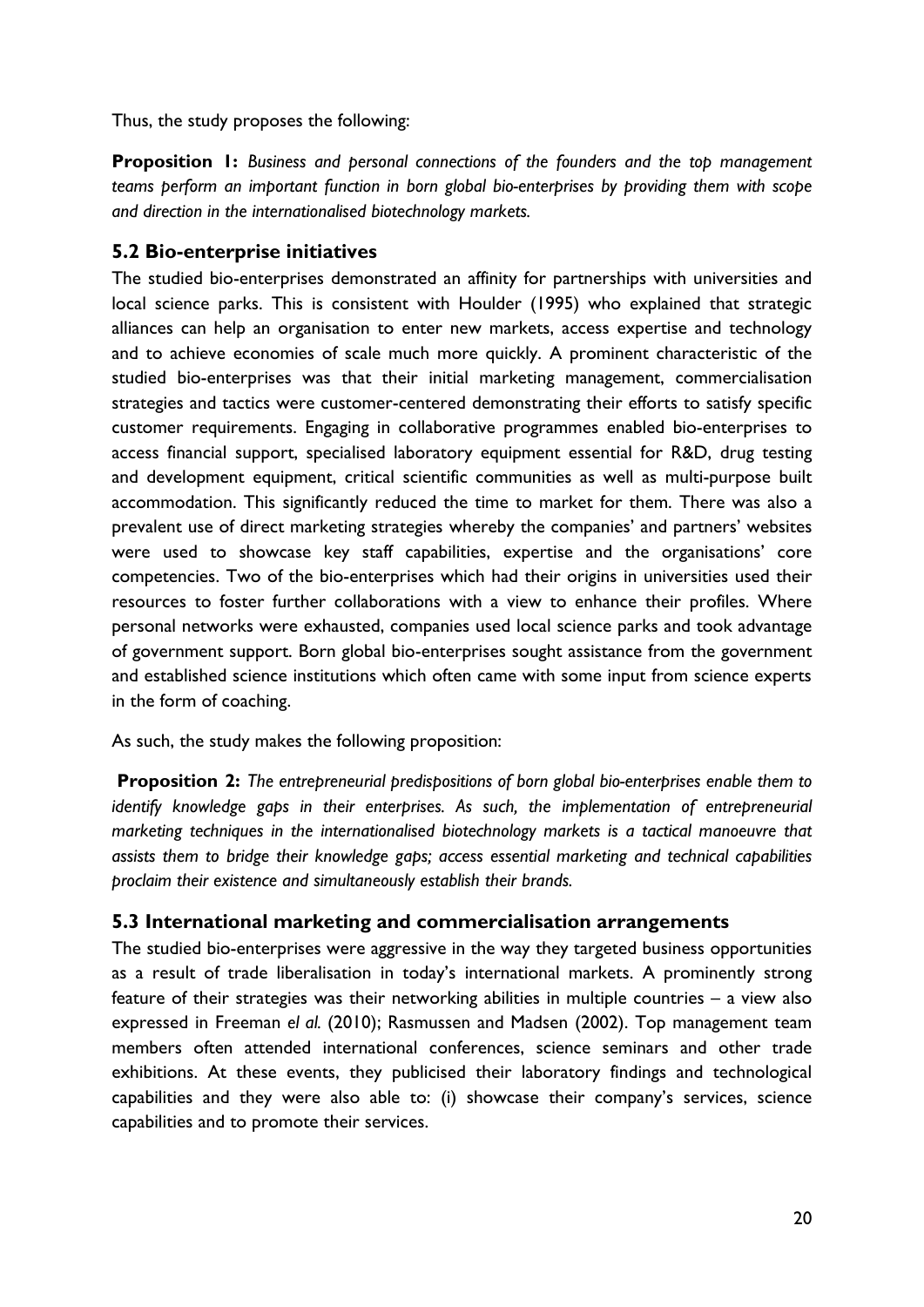This was purposefully done in order to attract potential funding and/or commercial partners from an international audience, (ii) scan the market, to identify emerging science technology and to scout for potential distribution networks. Purposeful international marketing management and commercialisation arrangements ensued from these initiatives, primarily employing strategies such as piggybacking and licensing. This permitted the born global bioenterprises to benefit from the complementary assets of their strategic partners which provided them with synergy and marketing mix standardisation. By combining technological resources and marketing capabilities, the firms were able to expand their market knowledge and do so more rapidly than they would alone (Schilling, 2010). This study therefore proposes the following:

**Proposition 3:** *The liberalisation of international markets allows born global bio-enterprise to take advantage of the resources embedded in specialised science communities that transcend their immediate proximity. In such close-knit communities bio-enterprises are able to standardise their marketing and commercialisation strategies through partnership arrangements. Partnerships are a conduit which accelerates foreign market entry and brand development.* 

### **5.4 Realised value**

The underlying motive for using various marketing management and commercialisation tactics in international biotechnology markets, by studied enterprises, was to first of all satisfy customer needs and secondly to do so profitably. In the literature (Oviatt and McDougall, 1994; Knight*,* 2000*)* a typical born global firm is conceptualised as having achieved at least 25% overseas sales in their third year of trading. The studied bioenterprises seem to have surpassed the threshold constantly referred to in the literature. The lowest achiever (Company C) made 32% overseas sales while the highest achiever (Company B) realised 69% overseas revenues as a proportion of their total revenue in the third year of their respective operations. These results are astounding, considering that the three years leading up to the reported trading period (2013) were characterised by a debilitating global recession where most firms reported a decline in their sales revenues (Sharma, *et al.* 2011). Based on the empirical evidence the study therefore proposes that:

**Proposition 4:** *The profitability of born global bio-enterprises is very much dependent on how they carefully manage, organise, and control their outward and inward-oriented activities irrespective of the commotion in the international markets. Their impetus to use entrepreneurial instincts cushions and propels their businesses to survive even in harsh conditions.*

Figure 2 on p.22 gives a graphical illustration of overseas sales against total turnover for each of the five companies. The financial results reported below demonstrate a healthy overseas sales performance suggesting that the bio-enterprises have greatly enhanced their marketing and commercialisation by using entrepreneurial marketing management strategies and tactics. Interestingly, the time taken to achieve these high percentages of total revenues in overseas markets has been short for all the bio-enterprises. This suggests that the time to market was significantly reduced through the use of international network channels.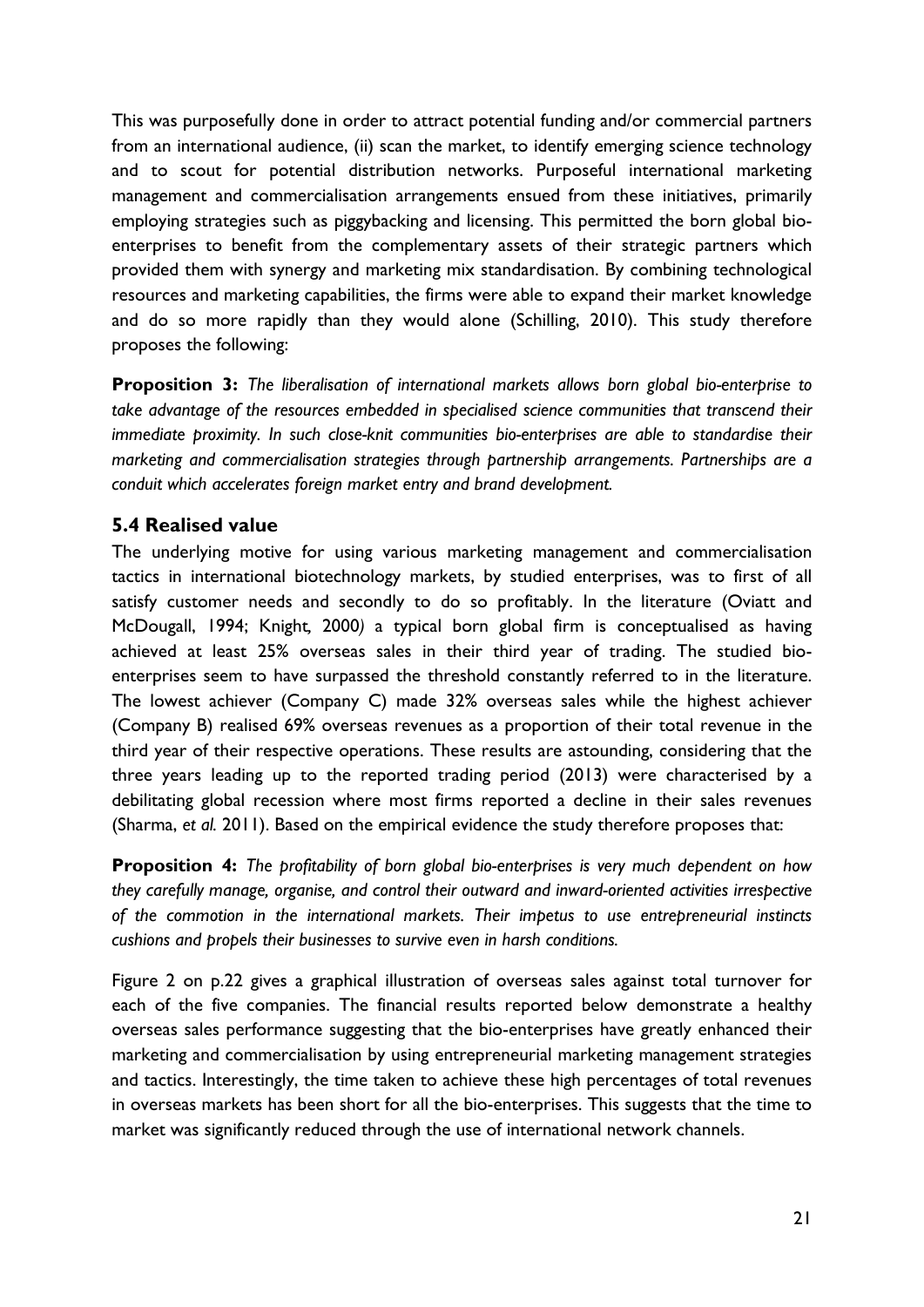Clearly, the realised value of bio-enterprises came from their deliberate and proactive efforts in biotechnology.



Fig. 2: Overseas sales vs. total turnover in the third year of the trading period ending June 2013

The international collaborations and commercial arrangements between the UK bioenterprises and their complementary partners resulted in multi-dimensional skills transfer, with all partners gaining new insights into the expertise and processes of the other partner. Judging by the current revenue trends on *figure 2* above, it is conceivable that in their sixth year of trading all the studied bio-enterprises would be generating more than 50% of their total sales revenue from international markets. This finding is important for technologybased organisations in the sense that it enables them to realise that choosing a partner with 'strategic fit' places them in a better position to access global markets and hedge against R&D risks, particularly in turbulent times.

#### **5.5 Perceived stakeholder benefits**

In view of the aforementioned throughput of born global enterprises, their clientele also benefited by accessing new drug discovery services, and technologically advanced drug testing processes. The pursuit for international commerce by the UK bio-enterprises created an economy of practice built around their inventions, creating value for all the partners involved, while also generating sales and enhancing overall performance. The skillstransfer has meant that all personnel involved were fully equipped as a result of their involvement in co-operative networks and therefore better-placed to deal with international marketing management challenges.

# **6. Discussion**

Entrepreneurial companies, such as those studied in this research, use their own initiatives for example; they engage in collaborative programmes; exploit resources embedded in local and international science laboratories and they localise their drug discovery services through marketing mix standardisation, with the sole purpose of adding value to their brand.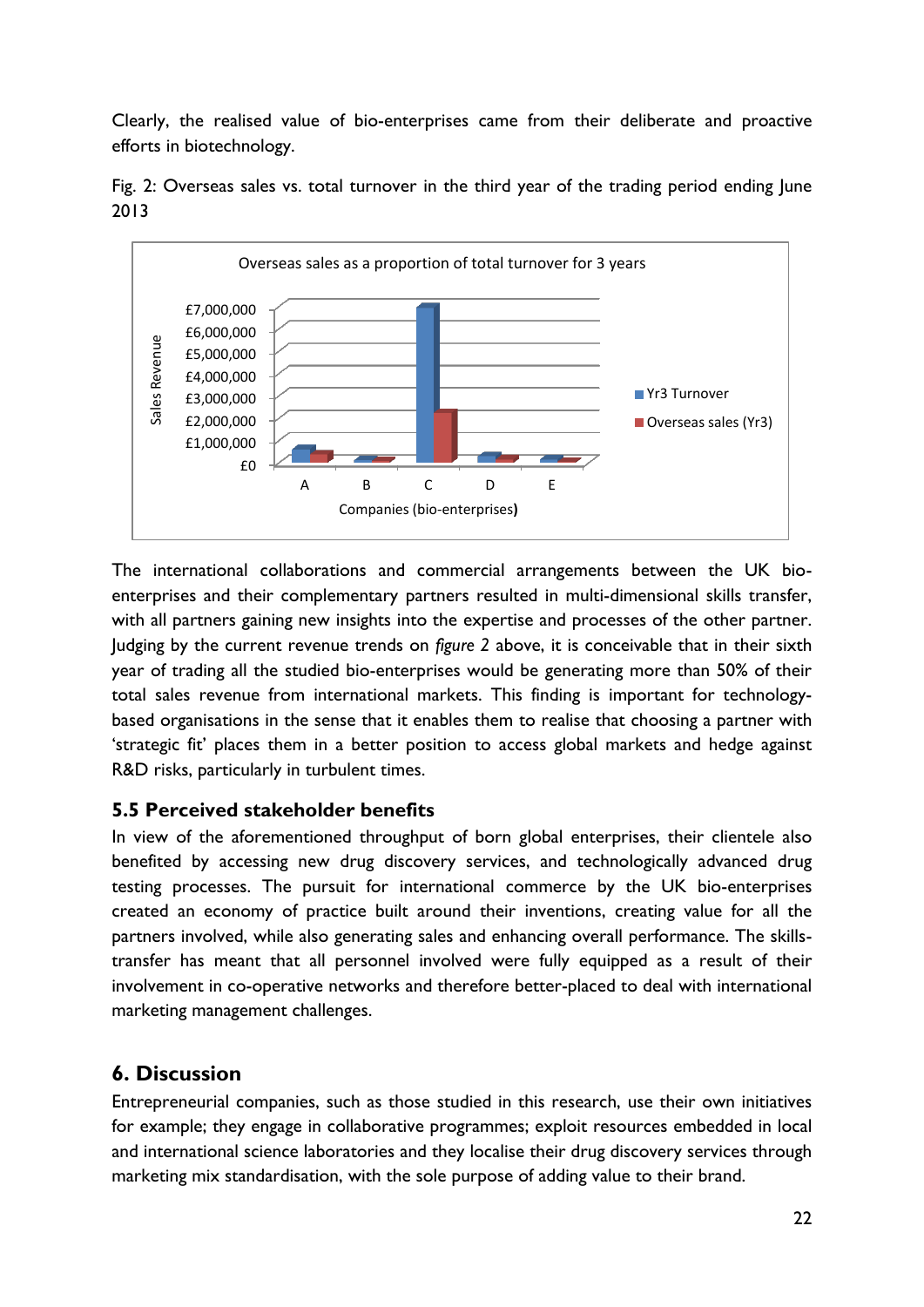The companies combine this with international marketing management strategies that involve trade agreements, piggybacking, licensing, networking, partnerships and open science libraries to boost their propositions. In the marketing management literature (see Piercy, 2002; Levitt, 1960), intangible assets such as brand, core competencies, skills and organisational processes (distribution systems for example) are seen as essential components that can be used to build marketing strategies. The rate at which the internationalised biotechnology industry evolves pushes bio-enterprises to adopt international marketing management methods that enhance their internal processes, while adding value to their clientele. Technology-based companies face significant financial challenges such as marketing and R&D costs involved in developing advanced technology and this is even made harder in saturated markets. Statistically, the East Midlands biotechnology sector has a high concentration of biotechnology companies (Smith and Ehret*,* 2013) and this requires born global bio-enterprises, operating in such an environment to structure their businesses in a way that permits them to leapfrog into the international arena more rapidly. Additionally, there are a number of factors that may push for this – it may be that there are less market pressures in niche markets due to low levels of protectionism giving born global bio-enterprises the impetus to exploit such market structures. An in-depth examination of the bio-enterprises examined in this study produced sufficient evidence indicating they are nimble, proactive and yet extremely well-managed and organised. They utilised existing and newly developed systems of co-ordination and co-operation (networks) within their vicinity and in multiple countries to guarantee their success. More importantly, this study revealed that in the biotechnology industry effective marketing and commercialisation of services is underpinned by marketing management strategies that consider both internal and external marketing forces. Based on this, it is plausible to suggest that designing effective marketing management programmes is very much dependent upon how well an organisation establishes productive connections with the main agents in their networks.

### **7. Conclusion research implications**

The study makes a contribution to entrepreneurial and international marketing research. It clearly maps out the marketing and commercialisation methods adopted in the biotechnology sector. It also offers a fresh perspective on, and an alternative way to think about, marketing management strategies utilised by born global bio-enterprises which are valuable in the technology-based sector. In the study a frame of reference was proposed following an iterative process of literature review and empirical data. The newly developed conceptual framework is a powerful management instrument which can be employed in high or low tech industries to explain the marketing management processes of businesses. An interesting finding of this study is that; regardless of the size of a born global bio-enterprise forging productive networks in multiple countries alleviates risks associated with smallness or newness. Forging productive networks is made possible by the opening up of international markets as a result of trade agreements. Crucially, the exploration and exploitation of close-knit communities of co-operation, as conduits for accessing essential strategic resource embedded in them, is prevalent in biotechnology markets.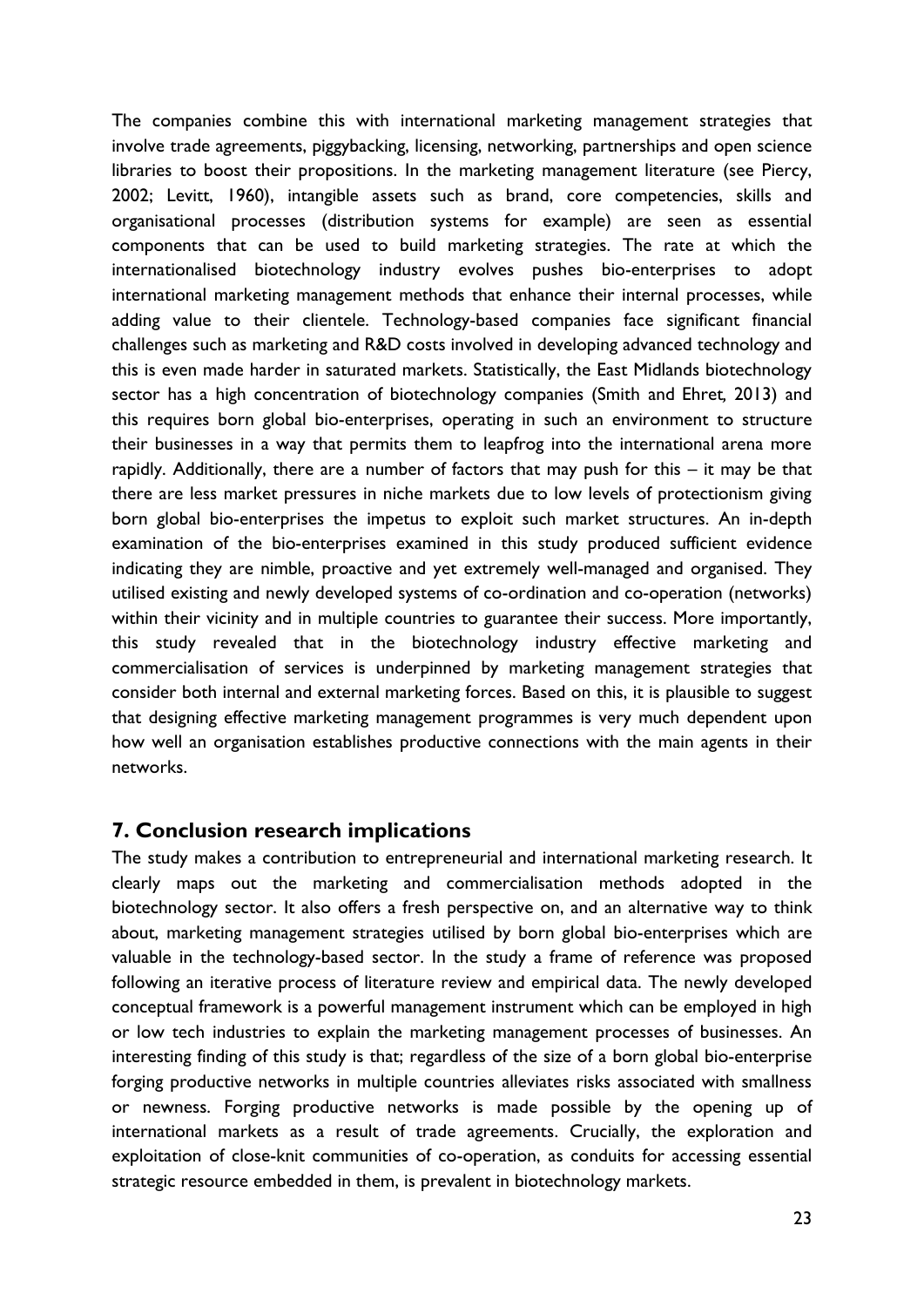As such, the study infers that marketing management strategies that consider the internal and external environment are a pre-requisite in such technology-based industries. Results from case by case and cross case analysis disclose that bio-enterprises develop strategic partnerships with a view to facilitate co-promotion, distribution and to share R&D risks. This could be important knowledge for technology-based companies which may still be operating as lone rangers unaware of the marketing and commercial benefits of networking in today's inter-connected markets.

Furthermore, we suggest that the results of this study could be useful for policy makers (e.g. in the EU and for the UK government) who have a duty to support the international business environment by engineering multilateral trade agreements, to facilitate the movement and the exchange of resources. Furthermore, the study demonstrates that the founders of born global bio-enterprises surround themselves with an experienced top management team. The founders use these key members to perform essential management functions such as selecting business partners with a 'strategic fit', particularly those partners that have complementary marketing, commercialisation and distribution systems. This is an important finding which provides managers in the current technology markets with practical knowledge that can be invaluable in managing their businesses. The study helps business managers to be informed about the considered role of standardised marketing in terms of guaranteeing success in internationalised technology markets. As much as the deemed research approach is considered to be plausible the researchers are aware of its inherent limitations.

The research sample used for this study predominantly consists of five bio-enterprises located in the East Midlands, which limits the extent to which the model/results can be generalised. Therefore, we suggest future studies that test the applicability of the proposed theoretical framework using a larger sample from different setting, so as to identify the propositions that hold and/or modify the ones that are superficial.

### **References:**

Aldrich, H., and Auster, E. R. (1986). Even dwarfs started small: Liabilities of age and size and their strategic implications. *Research in organizational behaviour*. 8, 165-198. Greenwich. CT: JAI Press.

Al-Manasra, E., Al-Zyadat, M., Al-Awamreh, M., and Alnsour, M. S., (2013). Linking Entrepreneurial Marketing and Performance Indicators in Jordanian Hotel Industry. *Journal of Management Research*, 5(3), 86-94.

Baum, J. A. C., Calabrese, T., and Silverman, B.S., (2000). Don't go it alone: alliance networks and startups' performance in Canadian biotechnology. *Strategic Management Journal*, Nr.21, 267-294.

Bellamy, C. and Perri, G., (2009). *Principles of Research Design: A Guide to Methodology in Social Science*, Sage Publications Inc., London.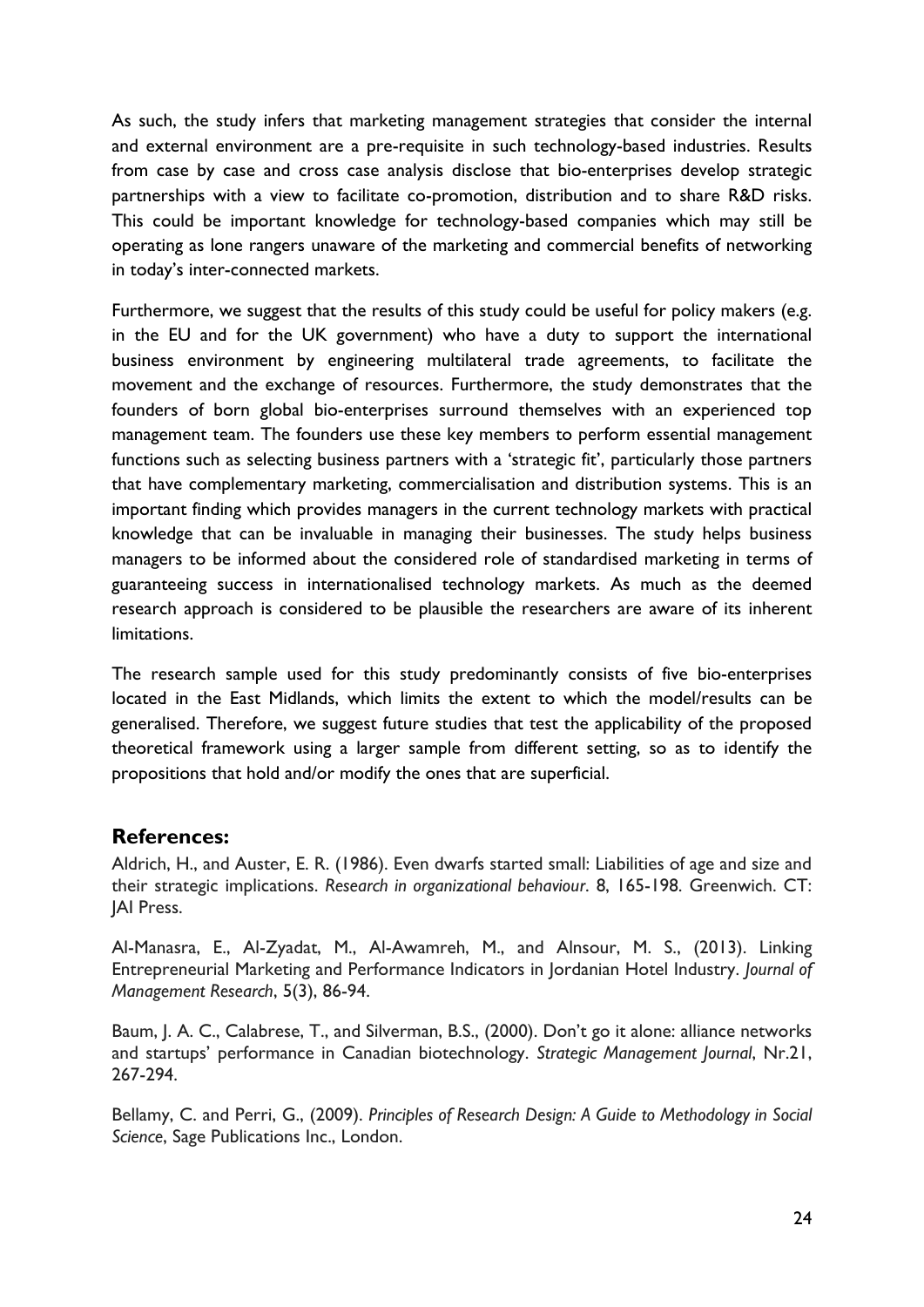Brassington, F. and Pettitt, S., (2006). Principles of Marketing. 4<sup>th</sup> Edition, Prentice Hall, Pearson Education, Essex: London.

Conceição, O., Fontes, M., and Calapez, T. (2012). The commercialisation decisions of research-based spin-off: Targeting the market for technologies. *Technovation*, 32(1), 43-56.

Carayannis, E. G. and Campbell, D., (2009). 'Mode 3' and 'Quadruple Helix': Toward a 21st century fractal innovation ecosystem. *International Journal of Technology Management*, 46(3/4), 201–234.

Chetty, S. K., and Wilson, H. I. M., (2003). Collaborating with competitors to acquire resources. *International Business Review*, 12(1), 61–81.

Collier, D., and. Mahon. J. E., (1993). Conceptual 'Stretching' Revisited: Adapting Categories in Comparative Analysis. *American Political Science Review*, 87(4), 845–55.

Crick, D. (2009). The internationalisation of born global and international new venture SMEs. *International Marketing Review*, 26(4/5), 453-476.

Dahlstrand, A. L. (1997). Entrepreneurial spin-off enterprises in Go¨teborg, Sweden. *European Planning Studies*, 5(5), 661-75.

Dana, L.-P., (2004). *Handbook of research on international entrepreneurship*. Cheltenham, UK: Edward Elgar.

Doole, I., Lowe, R., (2012). *International Marketing Strategy, Analysis, Development and Implementation*. 6<sup>th</sup> Edition, Cengage Learning EMEA. Cengage: South Western.

Eisenhardt, K. M., (1989). Building Theories from Case Study Research. *Academy of Management Review*, 14(4), 532-550.

Eriksson, P., and Rajamäki, H. (2010). Biotechnology marketing: Insider and outsider views. *Journal of Commercial Biotechnology*, 16(2), 98-108.

Ferreira, P., Santos, C, J., and Serra, R, F, A., (2010). The International Entrepreneurial Firms' Social Networks, *Cadernos EBAPE. BR*, 8(1), 134-145

Freeman, S., Deligonul, S., Cavusgil, T., (2013). Strategic re-structuring by born-globals using outward and inward-oriented activity. *International Marketing Review*, 30(2), 156-182.

Freeman, S., Hutchings, K., Lazarius, M. and Zyngier, S., (2010), "A model of rapid knowledge development: the smaller born-global firm", *International Business Review*, 19(1), 70-84.

Gabrielsson, M., and Kirpalani, V. H. M., (2012). *Handbook of research on born globals*. Cheltenham: Edward Elgar Publishing.

Gabrielsson, M., Kirpalani, V. H., Dimitratos, P., Solberg, C. A., and Zucchella, A. (2008). Born globals: Propositions to help advance the theory. *International Business Review*, 17(4), 385-401.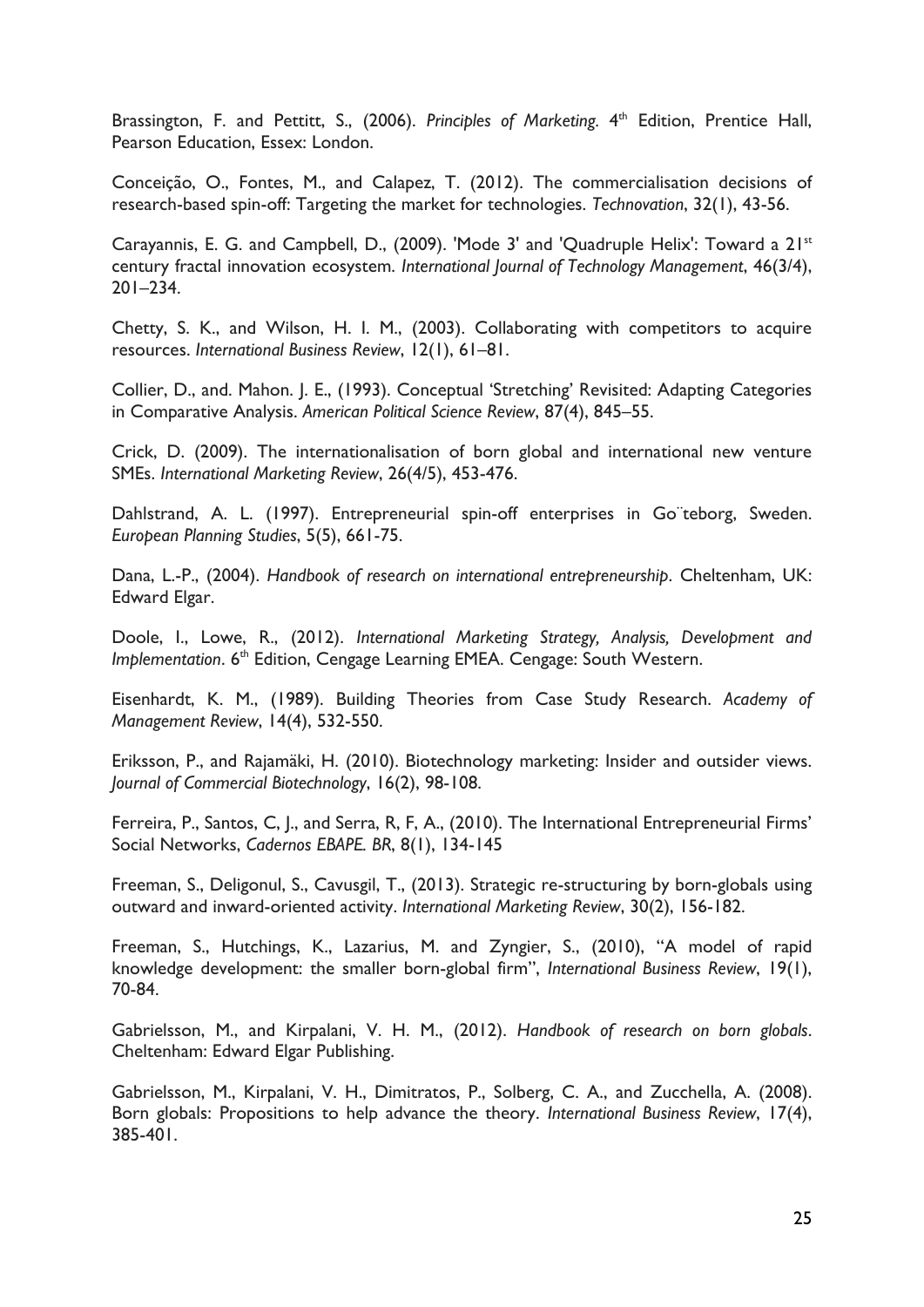Gabrielsson, M. (2005). Branding Strategies of Born Globals. *Journal of International Entrepreneurship*, 3(3), 199–222

Gans, J. S., and Stern, S., (2003). The product market and the market for "ideas": commercialization strategies for technology entrepreneurs. *Research Policy,* 32(2), 333–350

Gertler M. and Levitte, Y., (2005). Local Nodes in Global Networks: The Geography of Knowledge Flows in Biotechnology, *Industry and Innovation*, 12, 487-507.

Gerring, J., (2005). Causation: A Unified Framework for the Social Science, *Journal of Theoretical Politics*, Sage Publications, 17(2), 163–198.

Gerring, J., (2001). Social Science Methodology: A Critical Framework, Cambridge University Press, NY [online] [http://www.bu.edu/polisci/JGERRING/Causation%20\(JTP\).pdf](http://www.bu.edu/polisci/JGERRING/Causation%20(JTP).pdf)

Glaser, B. G., and Strauss, A. L., (1967). *The discovery of grounded theory: Strategies for qualitative research*. New York: Aldine de Gruyter.

Goertz, G., (2005). *Social Science Concepts: A User's Guide*, Princeton, New Jersey: Princeton University Press, Available at:<http://press.princeton.edu/titles/8089.html>

Gurău C. (2002). The Internationalisation Process of UK Biopharmaceutical SMEs. The *Journal of American Academy of Business*, 2(1), 241-7.

Gurău, C., Dana, P-L., Lasch, F., (2010). Human capital for successful entrepreneurial ventures: the profile of the top management team (TMT) in UK biopharmaceutical SMEs, *Int. J. Entrepreneurship and Small Business*, 11(4), 436-454

Gray, D, E., (2014). *Doing research in the real world,* SAGE, Thousand Oaks: CA.

Hallback, J, and Gabrielsson, P., (2013). Entrepreneurial marketing strategies during the growth of international new ventures originating in small and open economies. *International Business Review,* 22(6), 1008-1020.

Hennessey, J., (1995). Global Marketing Strategies, 3<sup>rd</sup> Edition, Houghton Mifflin Company, Boston: USA.

Hisrich, R. D., Honig-Haftel, S., McDougall, P. P., and Oviatt, B. M. (1996). International entrepreneurship: Past, present, and future. *Entrepreneurship Theory & Practice*, 20, 5–7.

Houlder, V., (1995), Revolution in Outsourcing. *Financial Times*, January 6, p.7

Huberman, M. A., and Miles, M. B., (1994). *The Qualitative Researcher's Companion*. Sage Thousand Oaks, NY.

Huck, J, and Rennhak, C., (2013). Branding strategies of early-stage born globals: A theoretical framework, *Journal of Business and Management*, 2(6), 1-15, ISSN Number: 2227- 1287

Jones, Marian V. (1999). The internationalization of small high-technology firms. *Journal of International Marketing*, 7(4), 15-41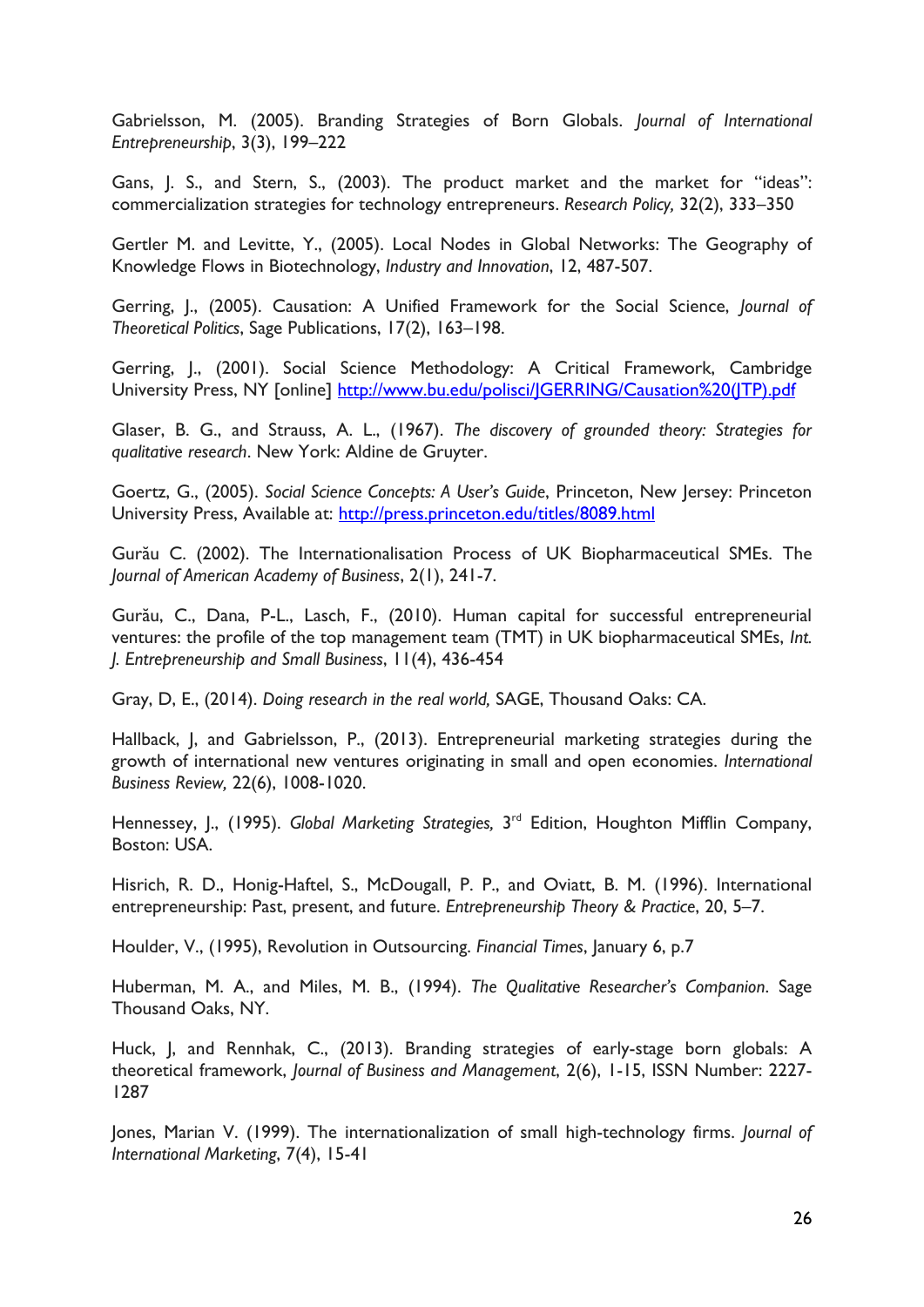Johnson, G, Scholes, K., and Whittington, R., (2008). *Exploring Corporate Strategy*, 7th Edition, Prentice Hall, Pearson Education Limited, Essex: London.

Kascha, S., and Dowling, M. (2008). Commercialization strategies of young biotechnology firms: An empirical analysis of the U.S. industry. *Research Policy*, 37(10), 1765-1777.

Keegan, J. W., (2014). Global Marketing Management, 8<sup>th</sup> Edition, International Edition, Pearson Education, Essex: London.

Kermani, F, and Bonacossa, P., (2003). Patent Issues and Future Trends in Drug Development. *Journal of Commercial Biotechnology*, 9(4), 332-338. Knight, G. A., (2000). Entrepreneurship and Marketing. *Journal of International Marketing*, 8 (2), 12-32.

Knight, G.A. and Cavusgil, S.T. (1996). The born global firm: a challenge to traditional internationalisation theory in Cavusgil, S.T. and Madsen, T. (Eds), Advances in *International Marketing*, 8, 11-26, Jai Press, Greenwich, CT.

Knight, G. A. and Cavusgil, S. T., (2004). Innovation, organizational capabilities and the bornglobal firm. *Journal of International Business Studies*, 35(2), 124–141.

Kocak, A. and Abimbola, T. (2009). The effects of entrepreneurial marketing on born global performance. *International Marketing Review*, 26 (4/5), 439-452.

Konde, V., (2008). Biotechnology business models: An Indian perspective, *Journal of Commercial Biotechnology*, 15(Online), 215 – 226.

Kuivalainen, O., Saarenketo, S., Puumalainen, K., (2012). *Start-up patterns of internationalization: A framework and its application in the context of knowledge-intensive SMEs*, 30(4), 372-385.

Laanti, R., Gabrielsson, M., and Gabrielsson, P., (2007). The globalization strategies of business-to-business born global firms in the wireless technology industry. *Industrial Marketing Management*, 36(8), 1104–1117

Levitt, T., (1960). Marketing myopia. *Harvard Business Review*, Jul/Aug 38 (4), 45-56

Lewin, A. Y., Massini, S., and Peeters, C., (2009). Why are companies offshoring innovation and quest; the emerging global race for talent. *Journal of International Business Studies*, 40(6), 901-925.

Liebeskind, J., P., Oliver, A. L., Zucker, L. G., and Brewer, M. B., (1996). Social Networks, Learning, and Flexibility: Sourcing Scientific Knowledge in New Biotechnology Firms. *Organisation Science,* 7(4), 428-443.

Lindstrand, A., Melén, S., Nordman, E. R., (2011). Turning Social Capital into Business: A Study of the Internationalisation of Biotech SMEs. *International Business Review*, 20(2), 194- 212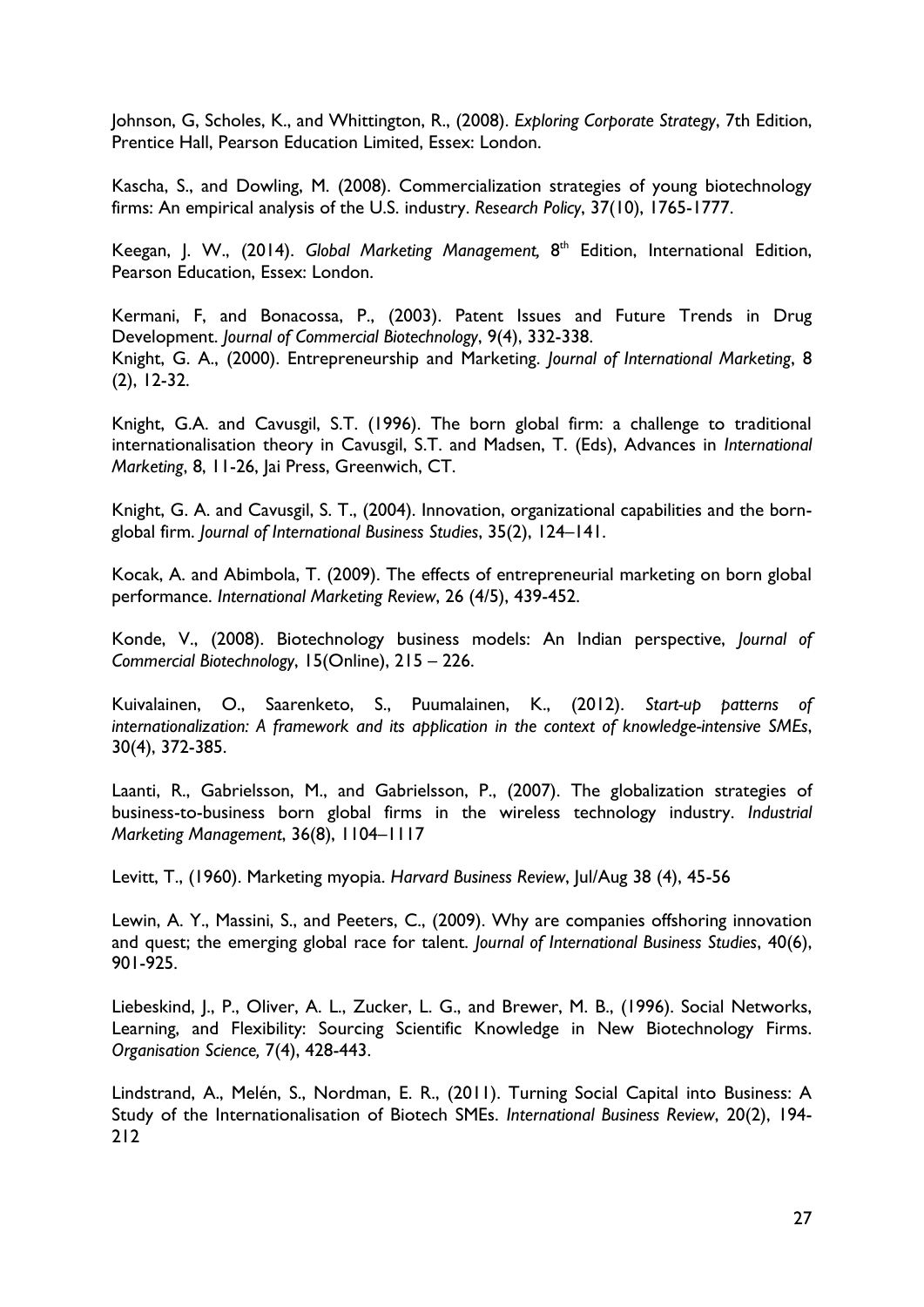McDougall, P. P and Oviatt, B. M., (2000). International entrepreneurship: The intersection of two research paths. *Academy of Management Journal*, 43(5), 902–906.

Madsen, T. K. and Servais, P. (1997). The internationalization of born globals: an evolutionary process? In *International Business Review*, 6(6), 561-583.

Madsen, T. K. (2013). Early and rapidly internationalizing ventures: similarities and differences between classifications based on the original international new venture and born global literatures. *Journal of International Entrepreneurship*, 11*(1),* 65-79.

Mariussen, A., and Ndlovu, T. (2012). Internet–enabled value co–creation in SME internationalisation: current practices from the UK food and drink industry. *European Journal of International Management*, 6(5), 503-524.

Morris, M. H., Schindehutte, M., and LaForge, R. W. (2002). Entrepreneurial marketing: A construct for integrating emerging entrepreneurship and marketing perspectives. *Journal of Marketing Theory and Practice*, 10(4), 1–19.

Mort, G. S., Weerawardena, J, and Liesch, P., (2012). Advancing entrepreneurial marketing evidence from born global firms, *European Journal of Marketing*, 46(3/4), 542-561. [http://dx.doi.org/10.1108/03090561211202602.](http://dx.doi.org/10.1108/03090561211202602)

Nahapiet, J. and Ghoshal, S., (1998). Social Capital, Intellectual Capital, and the Organizational Advantage. *Academy of Management Review,* 23(2), 242-266.

Nordman, E. R., and Melén, S., (2008). The impact of different kinds of knowledge for the internationalization process of born globals in the biotech business. *Journal of World Business*, 43(2), 171-185.

Oviatt, B, M., and McDougall, P, P., (1994). Towards a Theory of International New Venture, Journal of International Business Studies, 25(1), 45-64.

Oviatt, B, M., and McDougall, P, P., (2005a). Toward a Theory of International New Ventures. *Journal of International Business Studies*, 36(1), 29-41.

Oviatt, B. M., and McDougall, P. P., (2005b), "Defining international entrepreneurship and modelling the speed of internationalization", Entrepreneurship: Theory and Practice, 29(5), 537-553.

Patton, M. (1990). *Qualitative Evaluation and Research Methods*. Beverly Hills, CA: Sage.

Pettigrew, A., (1988). 'Longitudinal field research on change: theory and practice', Paper presented at the *National Science Foundation Conference on Longitudinal Research Methods in Organizations*, Austin.

Piercy, N, F., (2002). *Market-led Strategic Change: A Guide to Transforming the Process of going*  to Market. 3<sup>rd</sup> Ed. ELSEVIER BUTTERWORTH HEINEMANN. Oxford: London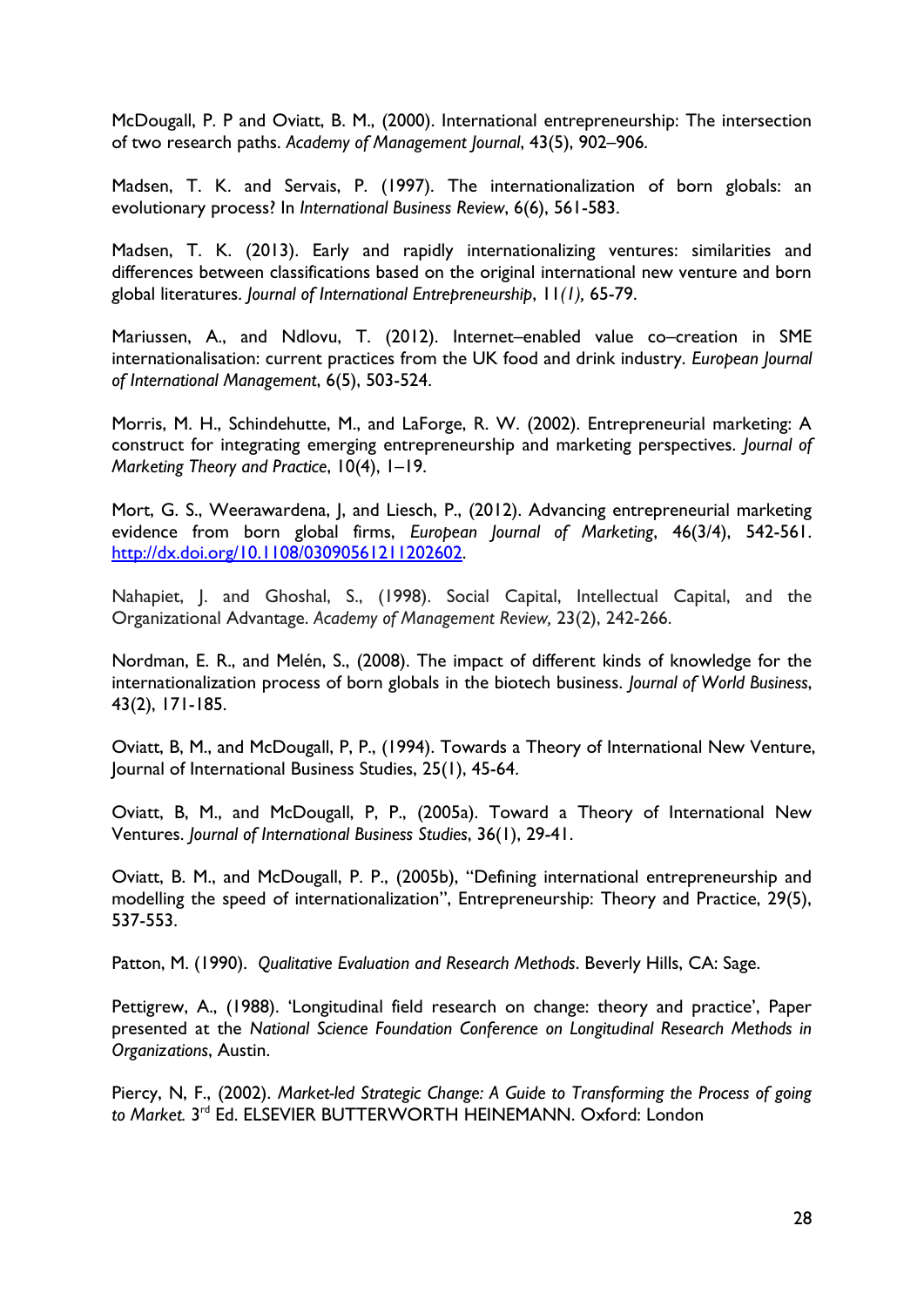Powell, W.W., Koput, K.W. and Smith-Doerr, L. (1996). Inter-organisational collaboration and the locus of innovation: networks of learning in biotechnology. *Administrative Science Quarterly*, 41(1), 116–145.

Rafols, I., Hopkins, M.M., Hoekman, J., Siepel, J., O'Hare, A., Perianes-Rodriguez, A. and Nightingale, P. (2012) 'Big pharma, little science? A bibliometric perspective on big pharma's R&D decline', Technological Forecasting and Social Change, pp.1–17, DOI: 10.1016/j.techfore.2012.06.007, SciVerse [online] [http://www.ScienceDirect.com](http://www.sciencedirect.com/) (accessed 7 December 2013).

Rasmussen, E. S., and Madsen, T. K. (2002), "The Born Global Concept", *Paper for the 28th EIBA Conference*.

Rennie, M. W., (1993). Global Competitiveness. *The McKinsey Quarterly*, 4, 45-52.

Riley, R. (1996). Revealing Socially Constructed Knowledge Through Quasi-Structured Interviews and Grounded Theory Analysis. *Journal of Travel and Tourism Marketing*, 15(2), 21– 40.

Rothaermel, F. T., and Deeds, D. L., (2004). Exploration and Exploitation Alliances in Biotechnology: A System of New Product Development. *Strategic Management Journal*, 25(3), 201-221,

Roudini, A., Hassan, M., and Osman, M., (2012). The Role of International Entrepreneurship Capability on International Performance in Born-global Firms, *Scientific Research*, 4(2), 126- 135.

Saunders, M., Lewis, P., and Thornhill, A., (2012). Research Methods for Business Students, 6th Edition, Prentice Hall, Essex: London.

Sharma, D., Garg, S. K., and Sharma, C., (2011). Strategies for SMEs after Global Recession. *Global Business and Management Research*, 3(1)11.

Simba, A. (2013). The role of global R&D networks in generating social capital for bornglobal bio-tech firms: a multi-case approach. *Int. J. Entrepreneurship and Small Business*, 20(3), 342–362.

Schilling, M, A., (2010). Strategic Management of Technological Innovation, 3<sup>rd</sup> Edition, McGraw-Hill International Edition, McGraw Hill, NY.

Sharma, D. D., and Blomstermo, A., (2003). The Internationalisation Process of Born Globals: A Network View, *International Business Review,* 12(6), 739–753.

Shan, W. (1990). An empirical analysis of organizational strategies by entrepreneurial hightechnology firms, *Strategic Management Journal*, 11(2), 129–139.

Smith, D. J. and Ehret, M., (2013). 'Beyond the golden triangle': biotechnology incubation in the East Midlands region of the UK. *Local Economy*, 28 (1), 66-84.